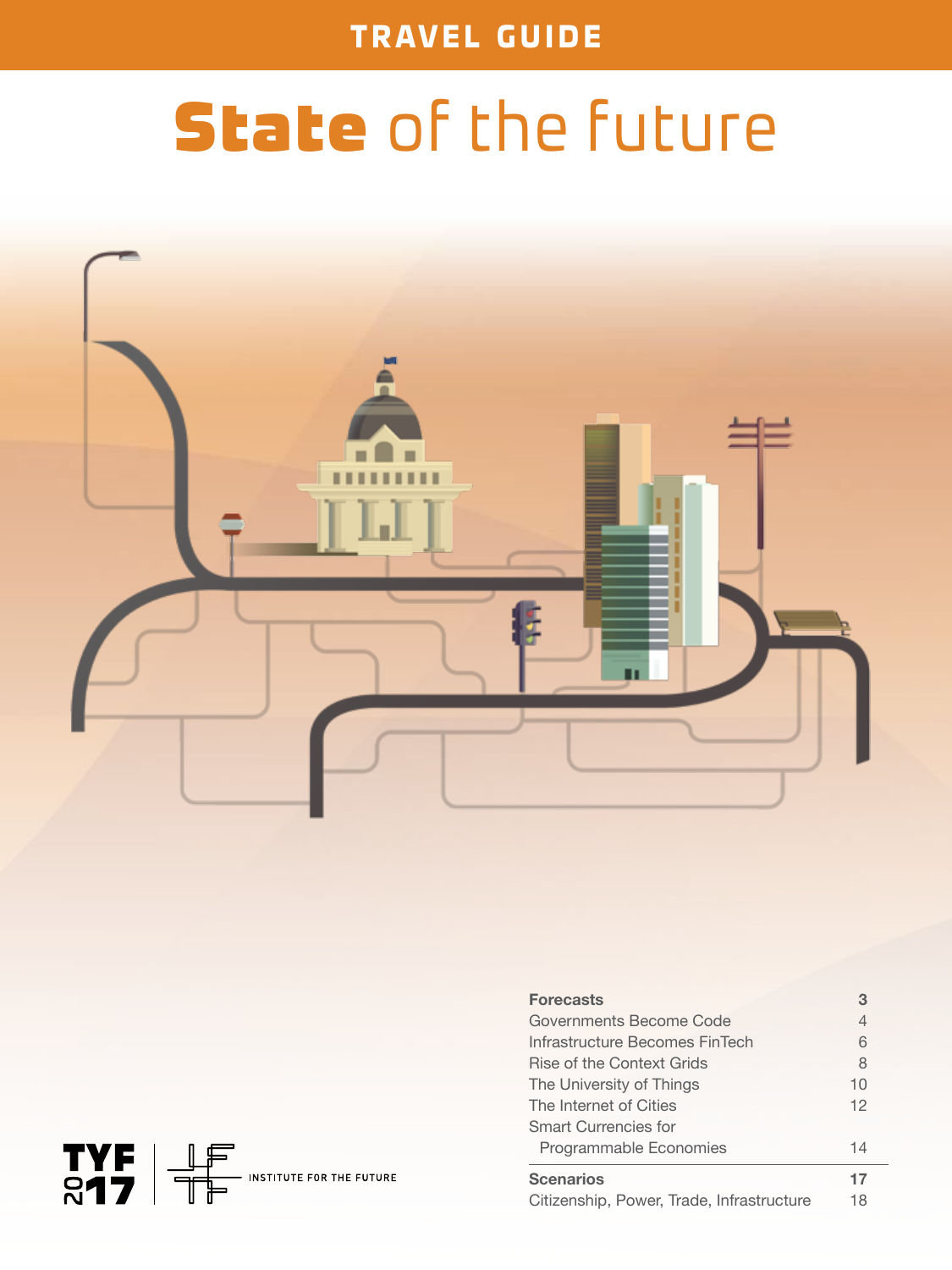



# **State (noun):**

from "status," referring to the condition and structure of a place: its rules, its laws, its scorekeepers, and metrics.

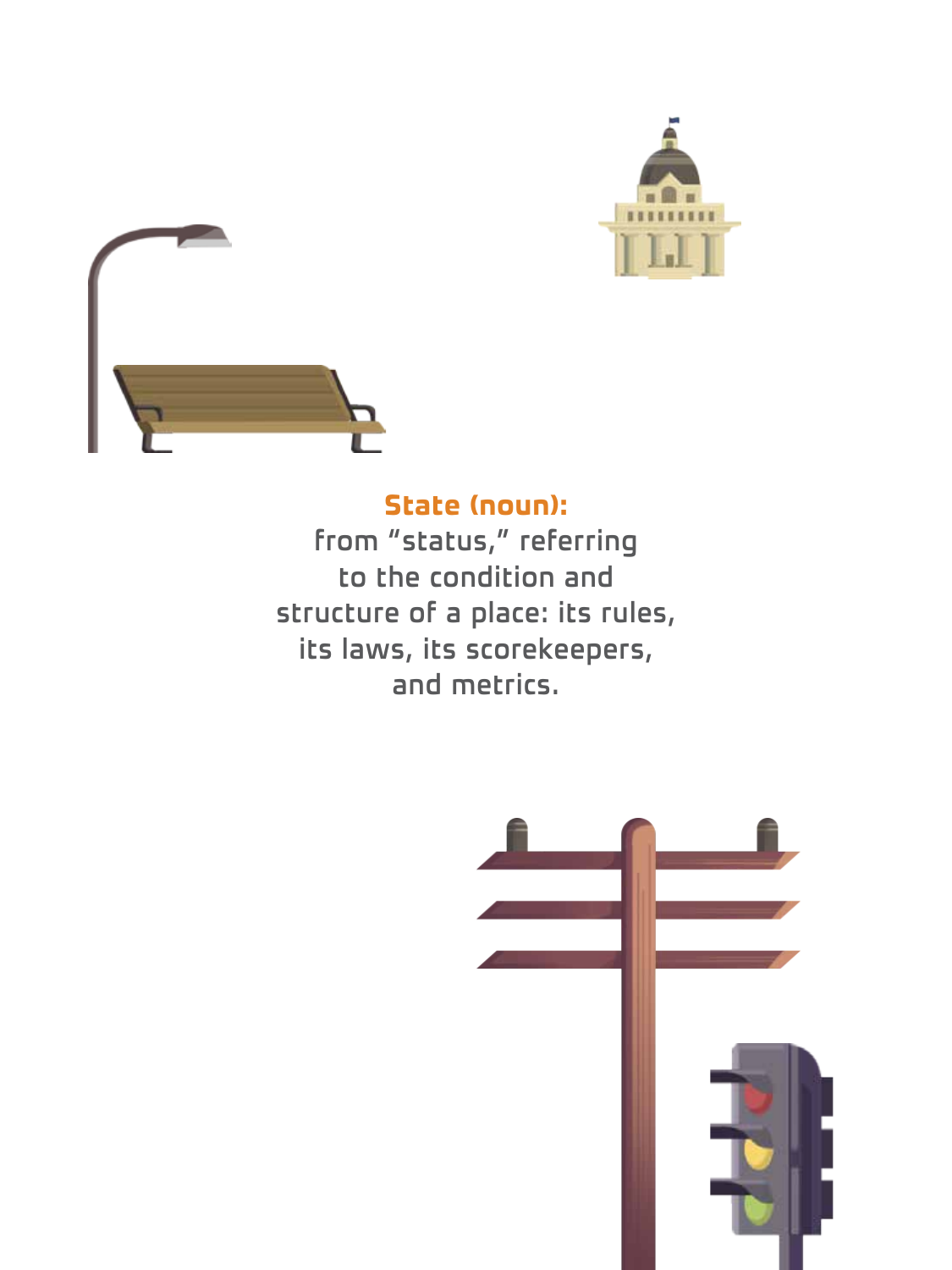# INTRODUCTION

In the coming decade, we'll discover that our governmental institutions and infrastructure, though slower moving than the media and retail industries, are not immune to the disruptive forces that have rippled through our companies and organizations over the past 20 years.

The state is itself a technology, and that technology is changing. As we venture closer to 2027, the state of the future will expand to include everything that can have rules programmed into it and that can meaningfully enforce those rules. From a legacy of administration buildings, police stations, and courthouses, the state is joining the global technological stack, embedding itself in our hardware and software, and in many cases leaving our traditional borders behind.

This begins with platforms and devices beginning to look and act more like infrastructure. Uber and Lyft are applying for public transit contracts throughout America, competing with traditional institutions like buses and trams. In Nigeria, where governmental institutions have been historically insufficient, health regulations are often embedded directly into products, using a series of bar codes and scratch-offs that can verify their legitimacy and expiration date.

As our Internet-connected devices proliferate, they also become part of the extended state. We're learning every day how our TVs and smart devices can be leveraged as surveillance devices, both for official intelligence agencies and for networks of hackers and covert groups. The government is spying on us, and we're all spying on each other. One of the repercussions of this is that as technology democratizes access, so it democratizes some of the key powers of the state.

Over time, we will likely see entire governments beginning to look more like code: platforms and protocols that offer similar services and infrastructure as legacy institutions, but more personalized, efficient, and distributed.

They might begin to look a lot like e-Estonia. Every citizen of Estonia has a PIN number, with which they can access their health records, vote, or pay taxes, all managed on the blockchain and available from anywhere in the world. Estonia offers these same

services to over 10,000 e-residents, an initiative it calls Country-as-a-Service. If your government doesn't provide the necessary tools for launching your business, e-Estonia's APIs allow you to register and manage it with them instead, even, and maybe especially, if you live in Hong Kong or the Philippines.

As they evolve, these "platform governments" will be more adaptable, more pervasive, and, like the postglobal nations, less tied to specific geographies. You can imagine many different state services overlapping in the same region, creating competition between them for who can offer the best security and reliability.

You also can, and should, imagine existing state powers leveraging these technologies to expand their reach and reinforce their power.

Consider WeChat, the messaging platform in China that has been dubbed the life operating platform by millions of urban users. Similar in ambition to e-Estonia, WeChat provides a common platform for performing dozens of tasks once offered by discrete government institutions: accessing health care, paying your mortgage, or reporting incidents to the police. It also demonstrates how much power these technologies have to amplify the power of the state, as WeChat quietly censors unwanted content sent between citizens. If you send a message the state doesn't like, you aren't told you can't say it—the offending cotent is just modified or quietly erased, making dissent more structurally difficult.

Over the coming decade, the services, policies, and infrastructure that support our organizations and communities will be transformed, amplified, and in some cases democratized by the expansion and proliferation of new technologies and user patterns.

This is your guide to the state of the future.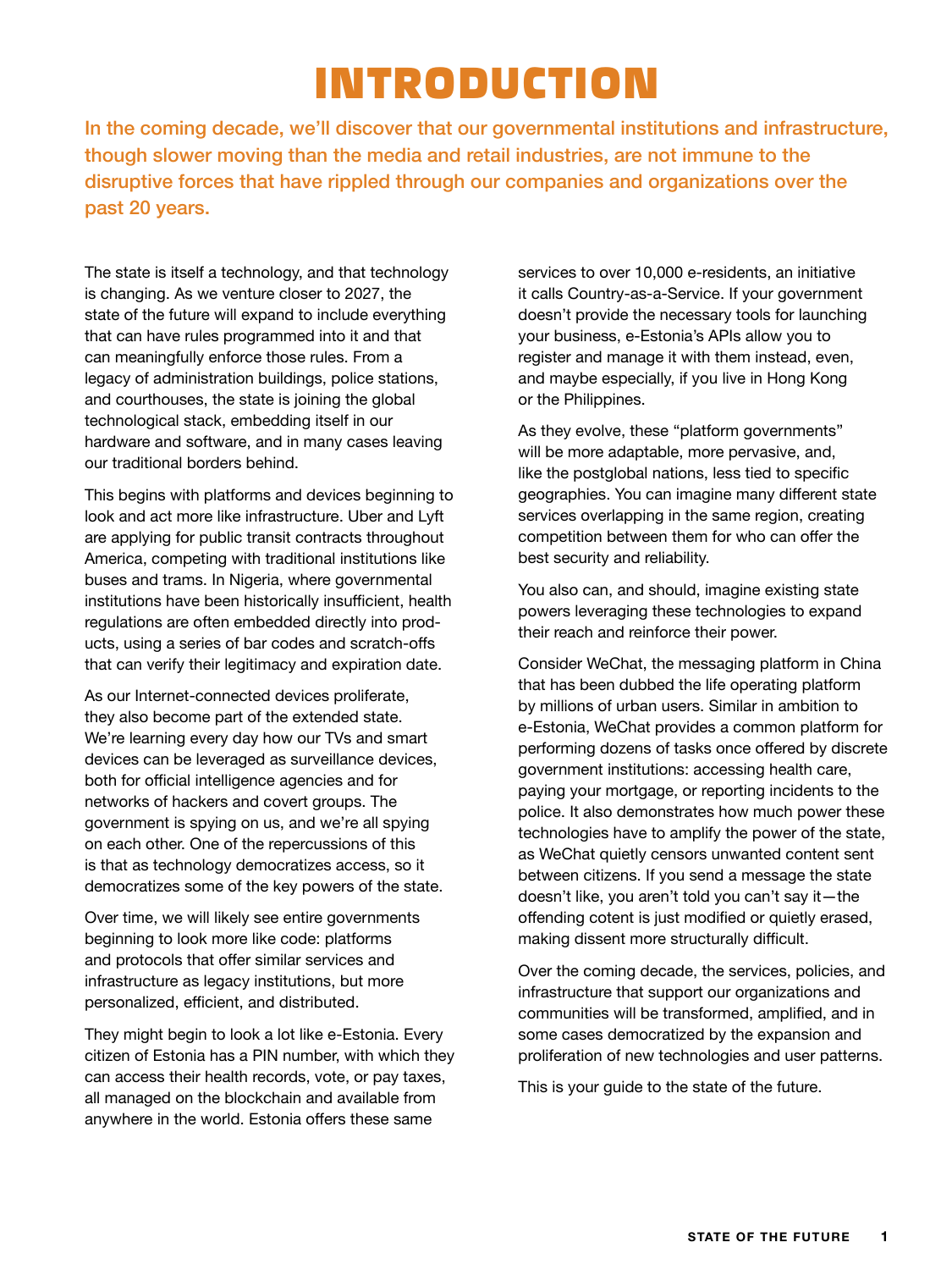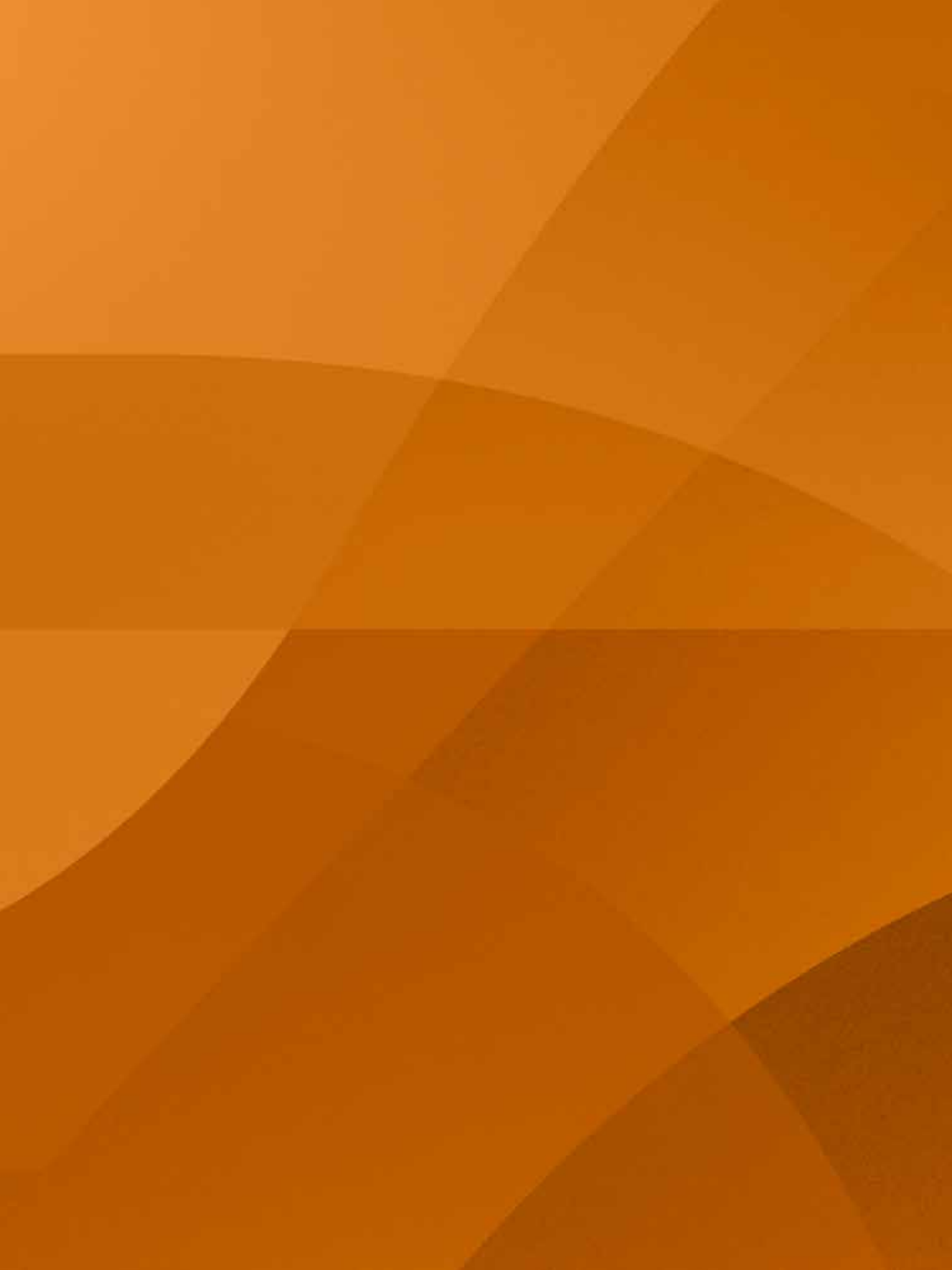# **forecasts**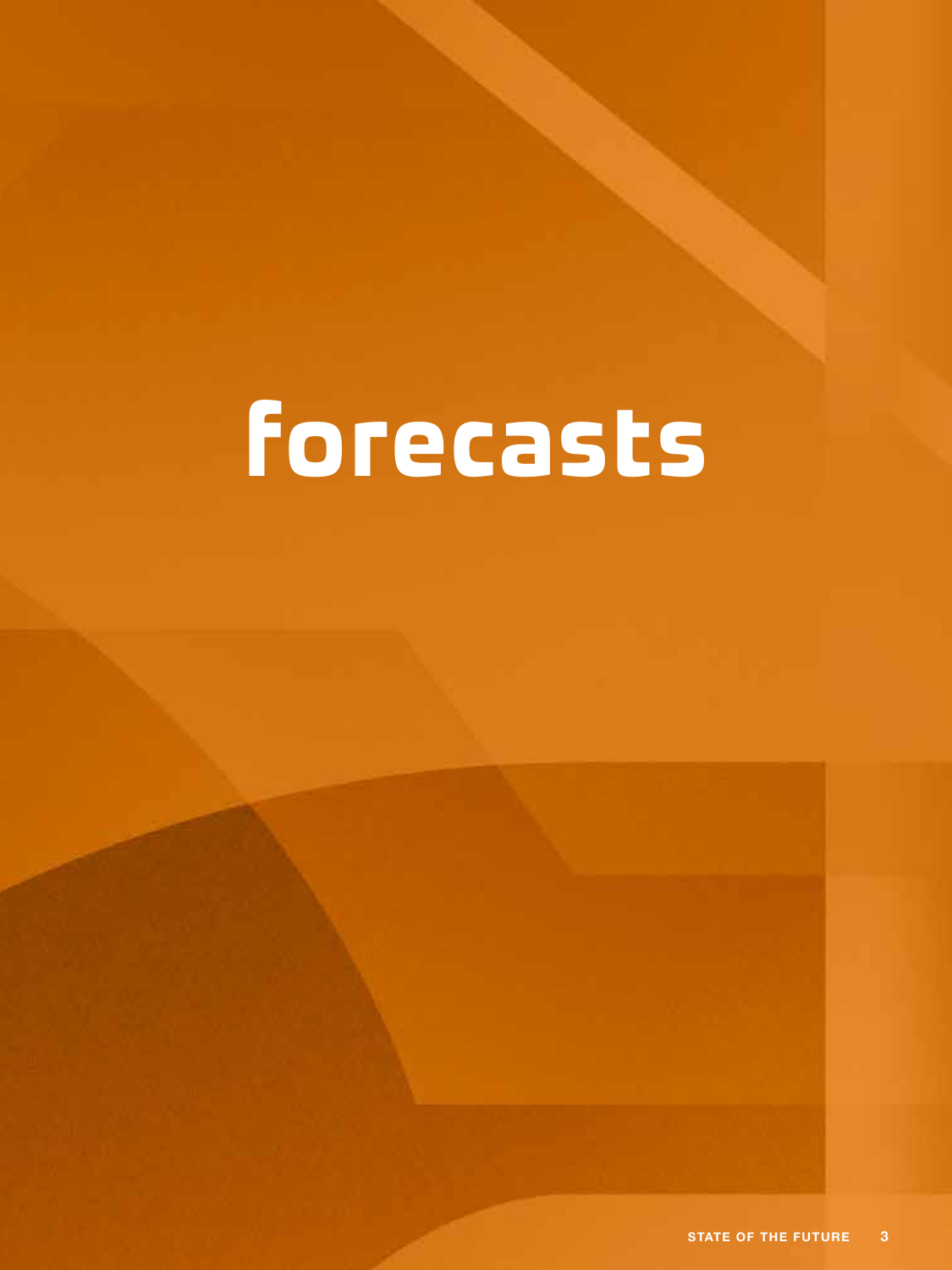# GOVERNMENTS BECOME CODE

As national governments continue to grapple with the capabilities and needs of their hyper-networked citizens, code-based governmental initiatives will offer new opportunities for decentralization, efficiency, and personalization in the coming decade, while setting the stage for longer-term disruptions of the familiar nation-state.

## **Changing Fictions**

With few exceptions, citizen trust in the decisionmaking of national governments has plummeted in the last few decades. Three-quarters of the American public trusted their government to do the "right thing" in 1958, whereas only one in five trust it today—a trend mirrored in the OECD "average trust in government" assessment, where trust has steadily declined from 45% to 37% between 2006 and 2015 across developed nations.

During this same period, digitally connected populations have grown accustomed to the benefits of digital services across many industries. These services share several advantages over their traditional institutional counterparts: personalizing services for individual users, scaling across heterogeneous populations, and adapting to realtime feedback. Platform-based services don't require centralized bureaucracy or geography-based access; instead, embedding protections, access rights, and even identity directly into the code. Personalized for every citizen, these digital services could be the key to reinvigorating governance in a fractured, post-global world.

# **Changing Systems**

E-Estonia represents the Baltic state's bid for the future of government service provision. Pitching itself as "Country-as-a-Service," its extensive governmental platform provides APIs that allow over 10,000 native citizens and global "e-residents" to vote, pay taxes, start businesses, and check health records as easily as hailing a ride on Uber—wherever they are in the world.

Taiwan's national legislature rolled out the "vTaiwan" process in 2016 to facilitate consensus-building with citizens across social media. Taiwan's premier has promised to bind important national policy issues to this process going forward, providing real-time transparency and grassroots agency to government decision-making.

Meanwhile, the blockchain-based BitNation protocol promises smartphone access to personalized services such as marriage certificates, land titles, global citizen IDs, emergency refugee IDs, and crossborder contract negotiation and mediation services.

#### BY 2027

As experiments in code-based citizenship services gain traction, the citizen engagement opportunities afforded by these solutions will make them attractive for reversing existing trust gaps, lowering costs while providing more personalized service and accommodating the needs of a globally distributed citizenry. They also create the open-ended possibility for more competition in the realm of government services, as private platforms create infrastructures for providing some traditional state-based services. Such services might well extend beyond the borders of any terrestrial nation-state.

To envision how code-based governance may look further out, it might be useful to compare the shift from traditional broadcast television to media platforms like Netflix. Whereas cable networks produced a single block of programming for all subscribers, Netflix provides a global library of content that is personalized to the preferences and context of each user. While laws and policies today are written with a similar one-sizefits-all mentality to network programming, platform-based policies could be personalized to communities and individuals based on local context, while still retaining coherence at the national or global level. These platforms could conceivably be owned and/or managed by traditional state entities, cities, companies, distributed citizen co-ops, or even distributed autonomous organizations.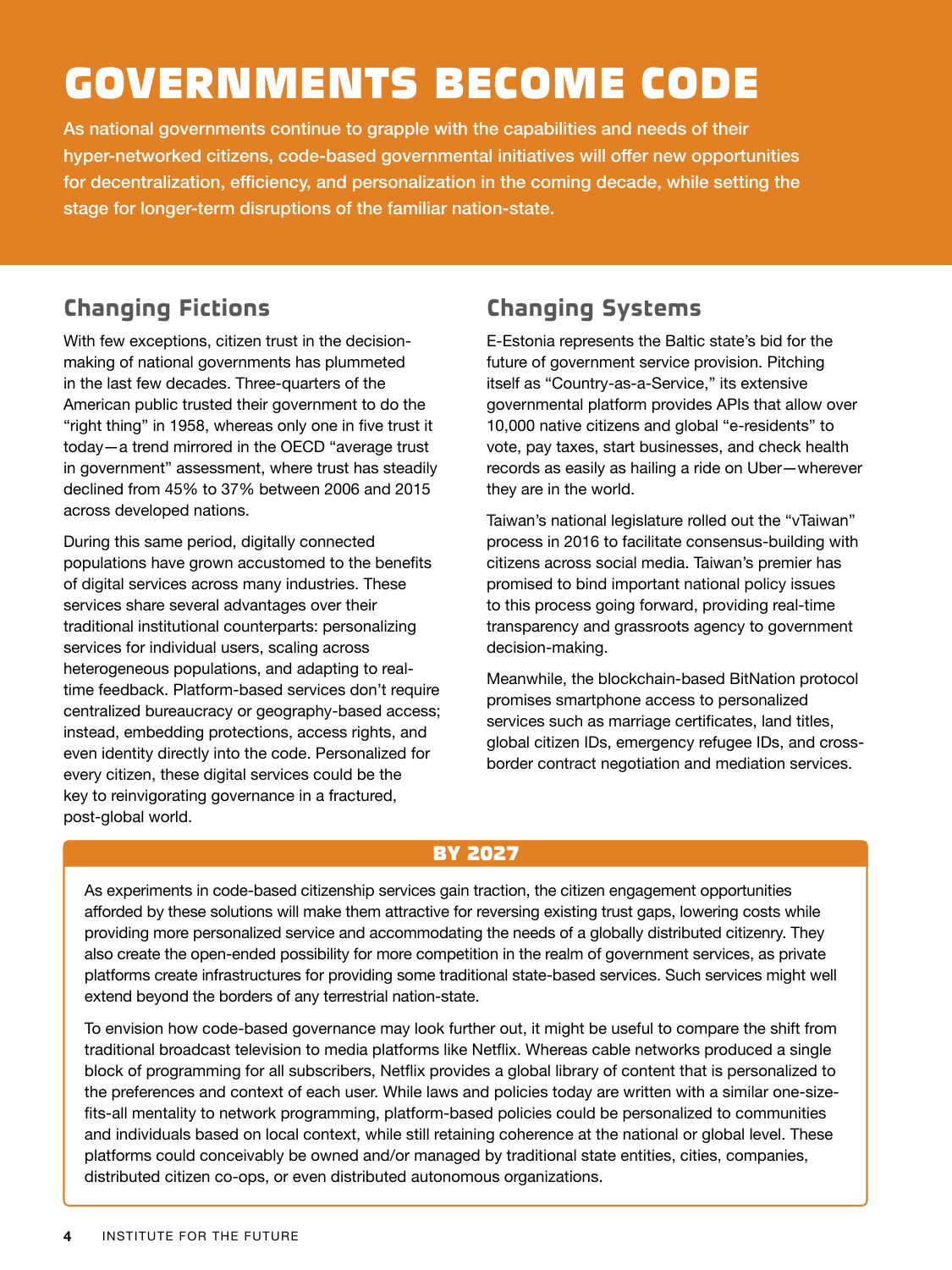



#### **High-delta Markets**

In high-delta markets, regulatory enforcement is fragmented and emerges through the interaction of many state and non-state actors in a shifting fabric of affordances. Regulation is not necessarily more or less stringent, nor necessarily more corrupt, but

it's less stable and predictable. As traditionally low-delta countries in Europe and the United States redefine their identities over the next decade, this kind of high-delta regulation will be commonplace nearly everywhere.

At the core of high-delta regulation will be the same kind of processes that drive innovation in highdelta markets today: lots of open systems that can be assembled in emergent, iterative, and often niche-focused services. Just like pay-per-use phones and pay-as-you-go solar power, high-delta regulation and protection services are likely to tap into micro-payments for specific benefits rather than large tax payments, making them more transparent and making governments more accountable.



#### **Beyond Blockchain**

The software-based ledger afforded by the blockchain provides a key tool for reducing our reliance on centralized institutions to conduct the business of society. As the technology matures, many existing government services, including identity

management, welfare, and business incorporation will likely be unbundled as governance-as-aservice applications are offered through blockchain-based markets. Such services will benefit from the smart contracts afforded by the blockchain, allowing regulations and laws to be embedded seamlessly into digital processes while remaining transparent to public scrutiny and criticism.

As e-Estonia has already demonstrated, blockchains will also track and synchronize personal records—health data, financial portfolios, legal records—across borders, further de-emphasizing the need for centralized governance and creating infrastructural pathways for a truly global citizenship to emerge.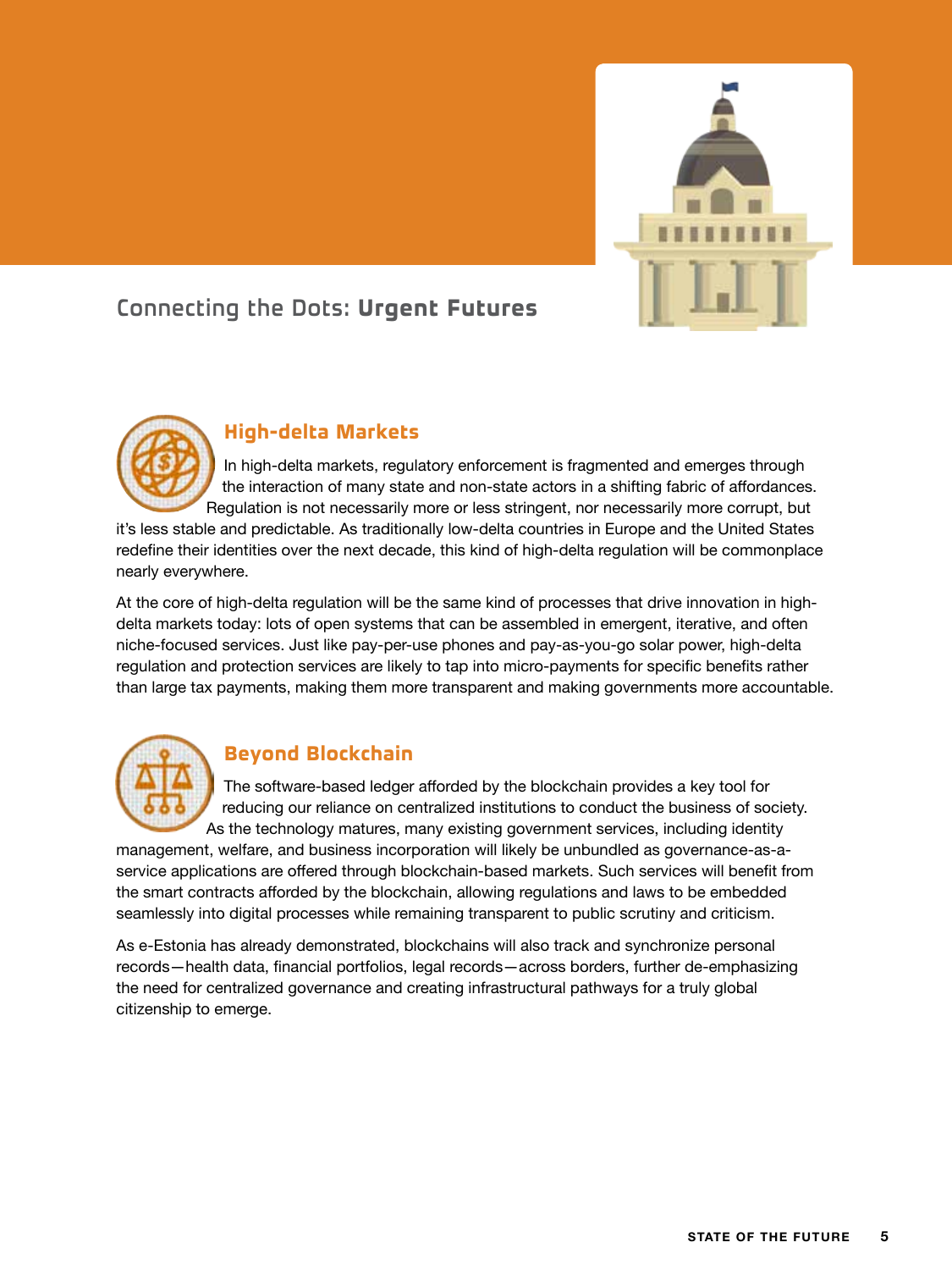# INFRASTRUCTURE BECOMES FINTECH

As energy production and resource distribution adopt smart-grid affordances over the coming decade, new business models will emerge to reframe infrastructure, not as a government service, but as an investment instrument. Building on the expanding base of the fintech industry, this new model of infrastructure management will create new opportunities—and new challenges—for governments, communities, and individuals.

## **Changing Fictions**

Since 2004, the global picture for infrastructure investment has evolved into a complex patchwork of strategies. While the growing economies of China and India have invested heavily in modernizing their grid, the largest western economies, including the U.S., EU, and Canada, have significantly reduced infrastructure spending, even as aging networks of roads, bridges, and water supply pipes demand more repairs and restoration each year. A 2015 survey of American mayors revealed that "underinvestment in infrastructure" is their top concern, reflecting the nearly 20% drop in relevant federal funding over the preceding decade.

For rural communities in the West and climateravaged countries like Haiti, new distributed solutions for energy, water, and transportation are gaining traction where previous efforts have failed. In the process, they may reposition infrastructure investment from a government responsibility to a community-driven endeavor with entrepreneurial incentives—and even a personal financial strategy.

# **Changing Systems**

As many regions (including over 2,000 municipalities in the United States) turn to private/public partnerships to triage failing transportation and water systems, new business models are emerging to take advantage of technological innovations in service provision. Tesla's solar-powered roof tiles and Powerwall home batteries represent a leading foray in this direction, reframing infrastructure as personal investment products and facilitating a shift in distributed electricity production where each node on the two-way grid stands to benefit when selling excess energy back to the utility.

Energy24 provides portable solar-power generators to Haiti that can be leased for pennies a day. After the unit has been paid off, it becomes unlocked for unlimited use or resale. Ovive represents a similar effort for purifying drinking water, with solar-powered reverse osmosis kiosks selling the filtered water by the gallon or on a subscription basis. While the concept of private infrastructure is not new, lowfriction payment platforms and network-activated technologies have significantly elevated the efficiency and practicality of these decentralized approaches.

#### BY 2027

As pay-per-use and lease-to-own systems proliferate, infrastructure investment will likely continue in this direction for both emerging markets and declining superpowers. While cities and strong central governments continue to expand and innovate their smart grid initiatives, low-density populations may come to depend on these new productized innovations, both as a provider of key services and as a viable source of passive income. In the same way that Airbnb allows homeowners to leverage the economic value of their spare rooms, millions may benefit from long-term leases on modular infrastructural systems that can be recast as revenuegenerating "instruments," providing on-demand services to neighboring community members.

As container farms and networked health-screening services grow in capability, these same business models could be applied to local food production and health care services. Though profit-based initiatives will likely exacerbate access issues in regions with high inequality, the distributed mechanisms beneath lower the barrier to access and investment for areas that have traditionally struggled to acquire and maintain viable infrastructure. For people living in regions with high job loss and declining access to clean water, investing in the digitally streamlined private infrastructure business might prove more compelling than far-off dreams of Universal Basic Income.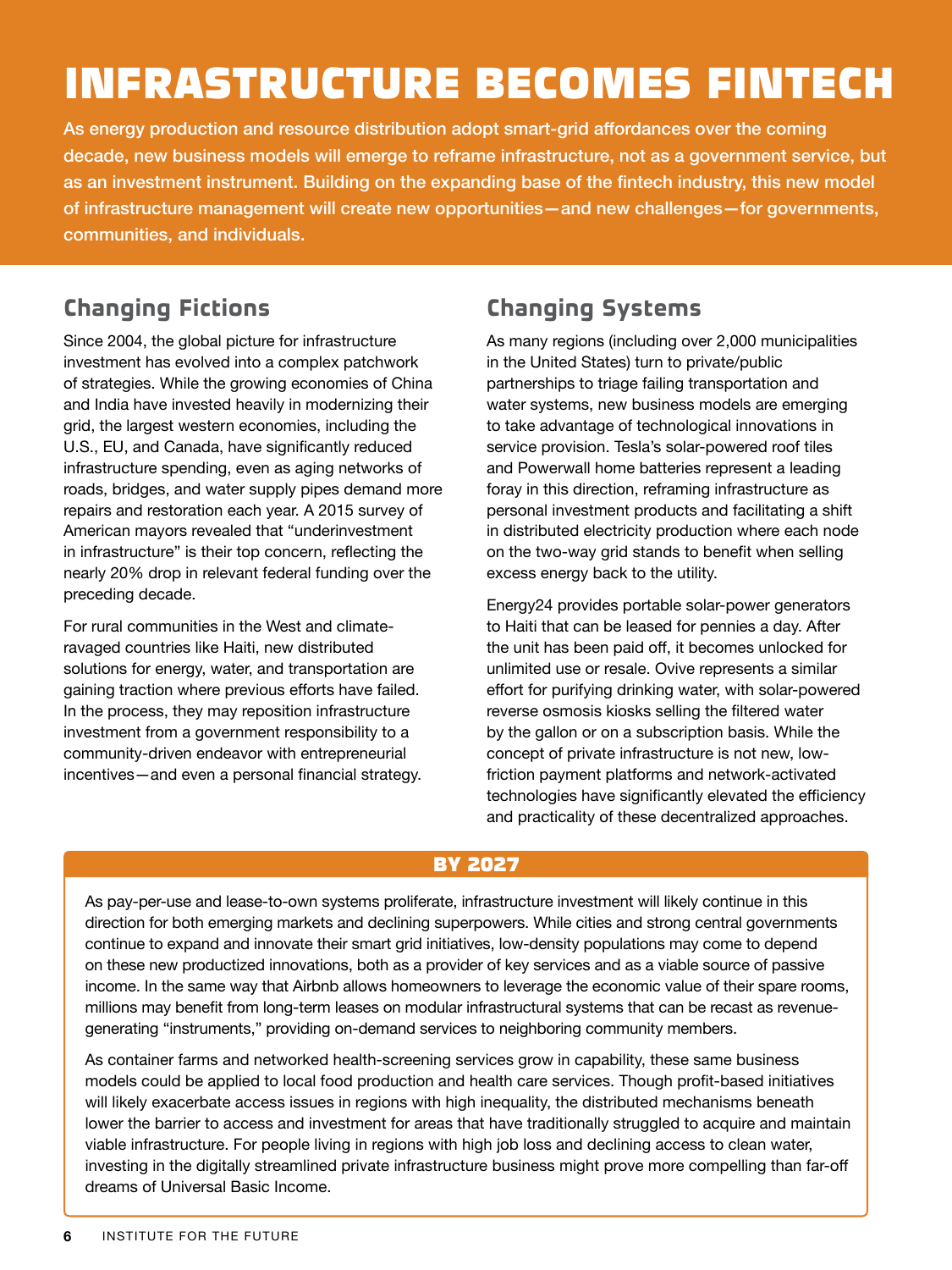



#### **Designing for Impermanence**

The rise of climate volatility is a key justification for the decentralization of infrastructure. With an increase in impermanent communities and people preparing for the worst, the power will be in the hands of those with access to, well, power. And while

disaster relief organizations claim to fill these needs, the slow pace of innovation in humanitarian aid, combined with the massive market potential of digitally enhanced infrastructures, could spark a revolution in privately managed portable-infrastructure solutions.

By productizing infrastructure, companies like Energy24 offer plug-and-play access to resources, as well as employment and other ROI opportunities to those who invest in them. From leasing cars to aspiring rideshare drivers to small-scale drones for delivery, a new cadre of refugee service providers will likely shift the power dynamic within volatile zones. As more of these infrastructure products emerge, the need for interoperability will become clear. Some systems will choose to work as closed ecosystems, while there will be an increased push for refugee design standards that allow for more seamless interaction with publicly provided solutions.



#### **Security and Status**

One of the key tenets of successful infrastructure is that it provides consistent and reliable service. Ideally, it disappears into the background entirely. In highly-distributed infrastructure schemes, the increased number of providers makes interruptions and

irregularities in service more likely, particularly as these distributed grids initially ramp up and find their footing.

Over time, the buildup of redundant services in a given area may actually prove more resilient than existing centralized systems, facilitating multiple contingencies when primary service providers fail. This model would follow the distributed nature of the Internet itself, which automatically reroutes information around broken servers. Nevertheless, for most people, the combination of established centralized utilities and backup distributed grids will offer the most pragmatic and beneficial solutions, particularly for overhead-heavy services.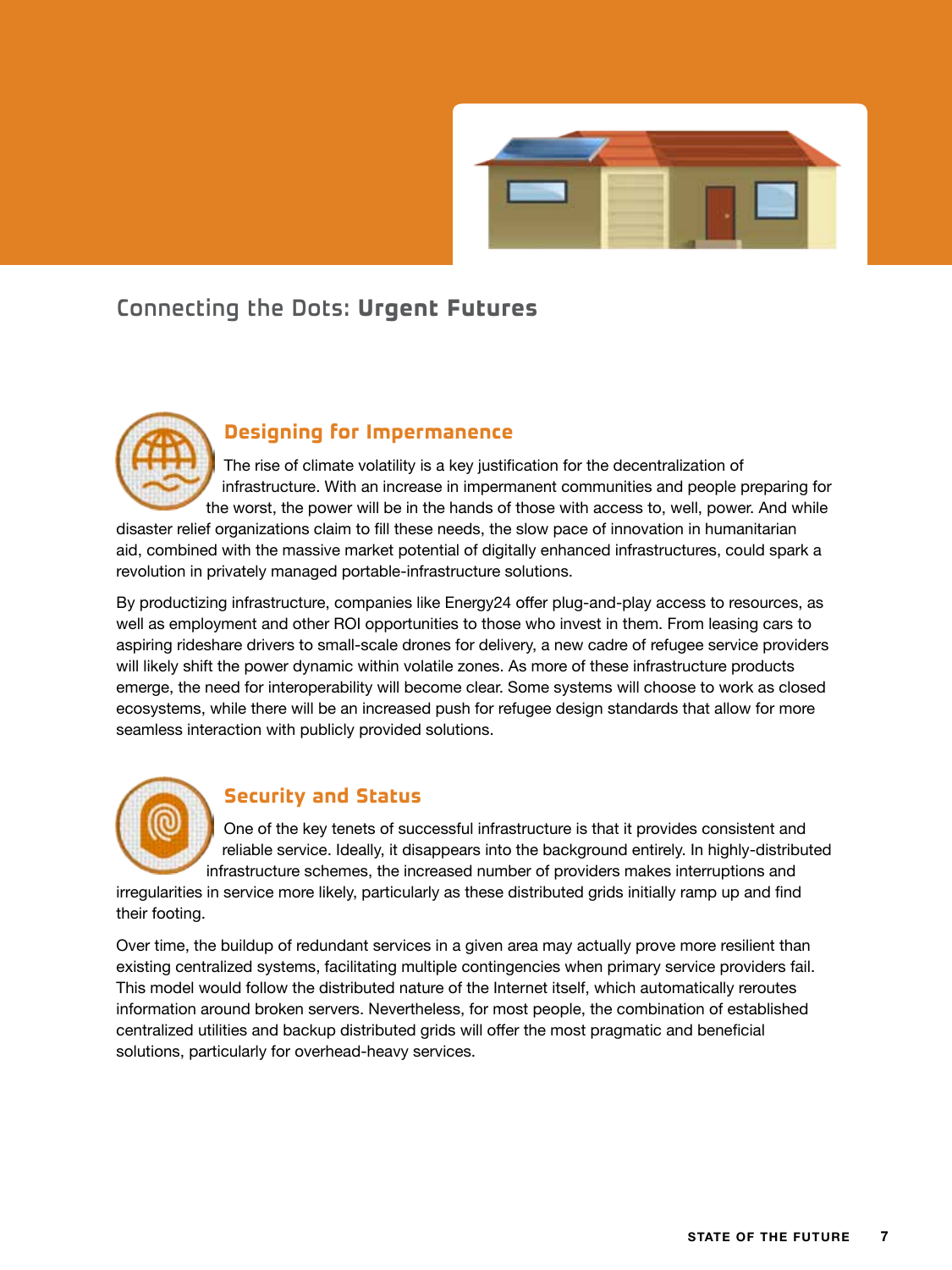# RISE OF THE CONTEXT GRIDS

As machine learning systems continue to evolve, dynamic knowledge engines will emerge to help us synthesize and verify relevant information in nearly every domain. From research to strategy to complex simulations, these emerging "context grids" will supercharge our decision-making infrastructure in unprecedented ways.

# **Changing Fictions**

Our global society produces 2.5 exabytes of data every day—the equivalent of 250,000 U.S. Libraries of Congress. Approximately 2.5 million scientific papers are published each year. As the deluge of information increases, it's breaking many of our historic assumptions about how we process knowledge and integrate it into our analysis and decision-making roles. Legal discovery, academic review, and regulatory audits buckle under information loads that have grown well beyond the throughput imagined when they were conceived.

For doctors diagnosing illness or governments setting policy, the number of relevant new studies and datasets available each year well exceeds the capacity of any individual or human team to verify them for factual accuracy, let alone to act upon them. In the coming decade, our assumptions surrounding humans' role in knowledge formation and assessment will evolve and transform alongside powerful new capacities for algorithmic sensemaking.

# **Changing Systems**

IBM's Watson joins Google's Knowledge Graph and others in creating artificial neural networks that construct "knowledge" in a similar way to humans, forming connections between established facts. These algorithmic systems are designed to parse human language and internalize new data points at the scale at which that data is being created, with the added benefit of complete recall and recontextualization of that data across domains.

The European Union has determined that all academic papers must be released for free to the public by 2020. But for scientists and researchers, the larger change will likely be the looming retirement of academic journals as a primary means of publishing, distributing, and processing new findings. Research organizations like Emerald Cloud Lab already automate the setup and analysis of their life science experiments, as software-based research systems produce studies with millions of algorithmic co-authors.

#### BY 2027

Over the coming decade, our data-processing systems are unlikely to maintain the appearance of search engines and databases, but will evolve into a network of commodified utilities. These will form a grid or grids that any appliance, device or company process can plug into to derive contextually relevant information about conceivably any subject informed by data.

As the technology allows, we will increasingly leverage these "context grids" as two-sided platforms for producing and consuming relevant knowledge. In health, for example, published studies with vetted outcomes will be incorporated into diagnosis and treatment hardware in real-time, exponentially increasing the speed and efficacy of new discoveries and their practical application. Social media sites will leverage the context grids as an immune defense system to fake news, fact-checking user content as it's posted and providing insight into the origin and veracity of memes and claims.

Once a context grid establishes itself, it will quickly be seen as core infrastructure alongside electricity, running water, and network access. Businesses and governments will rely on it for modeling and stresstesting new strategies and policies. Knowledge workers like lawyers and accountants will find many of their core services suddenly commodified and available for free, or nearly so. As facts and evidence struggle to make themselves heard in an increasingly noisy world, the emergence of this next generation of data-based knowledge infrastructures is likely to be contentious and noisy in its own right.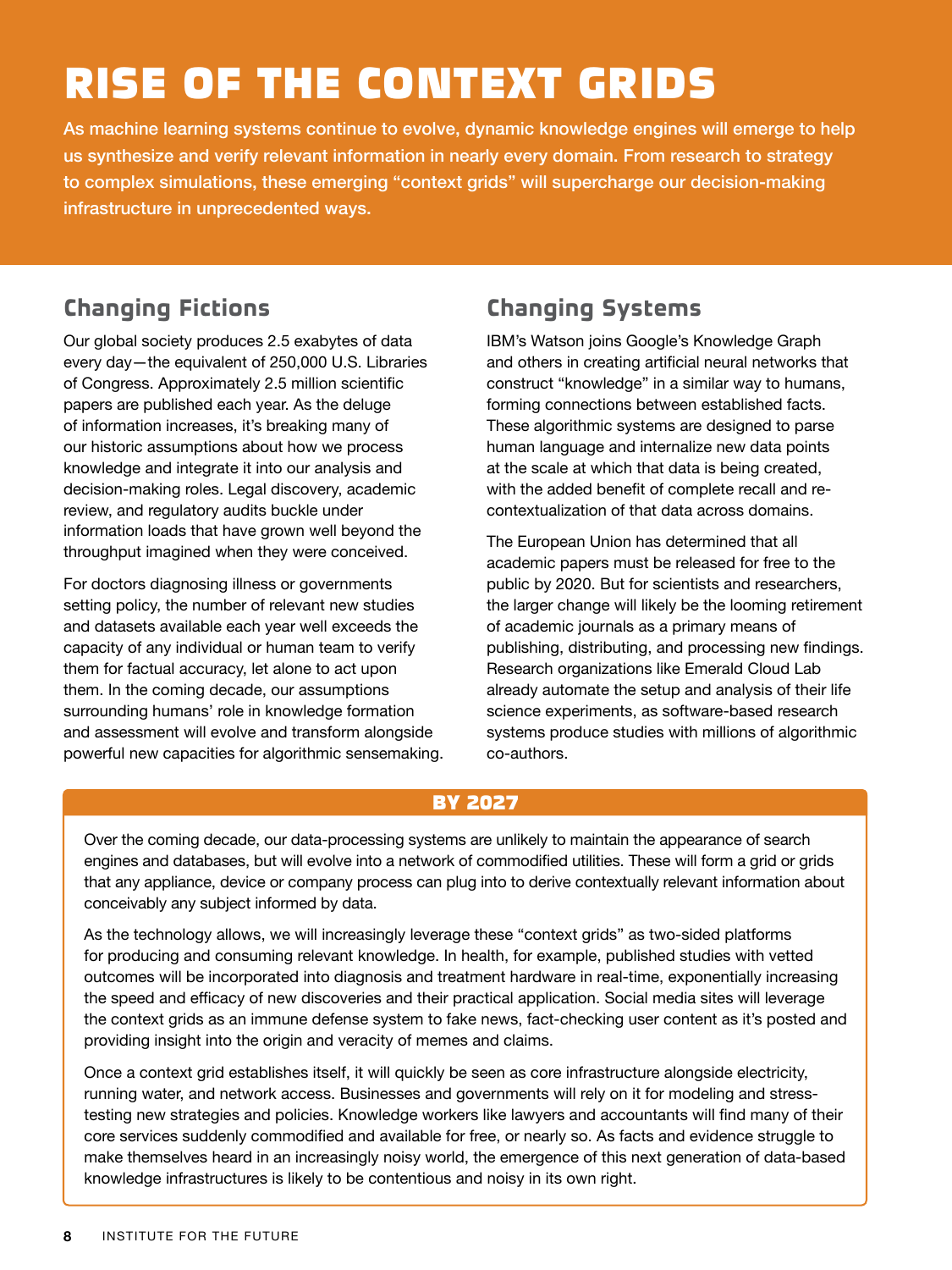



#### **Era of Machine Learning**

"The Cloud," as it presently exists, is primarily based on the collection, storage, and access to an abundance of data. Massive server farms provide what is, in effect, a public utility, storing images, email, video, and every other form of personally created information. In the next decade, this utility service will expand to include learning and analysis.

Translation services are an early example of this. Cloud-based translation apps and websites provide computational support that can't usefully be gathered into a single portable device. Moreover, the translation systems learn from use, improving their results over time. We see similar emerging services in image processing, audio analysis, and even simple forms of programming.

Over the next decade, this set of utility-like services will expand to include simulations, agentbased personal assistance, and a rapidly expanding list of professional services now performed by humans, including business planning and legal assistance. Having the cloud analyze and provide useful context for a constant flow of information will be as commonplace as the ongoing cloud-based retention of images and video from our personal devices is today.



#### **Authorship of Authority**

As artificial intelligence comes to occupy a central role in nearly every aspect of our decision-making, it will inspire intense doubt and fierce debate—not over the mysterious, black-box algorithms that power AI, but rather the flows of information

that course through machine-learning systems. Why? Our built-in informational biases will reject them. Just as people today gravitate towards news sources that fit comfortably with their beliefs and ideologies, people will seek out AI agents that match their views of the world or can be molded to do so.

The risk is epistemic fragmentation. The rise of context grids could lead to an explosion of incommensurable bodies of knowledge: different views of everything from drug and vaccine efficacy to the odds of fraud in the next election, based on subtly or dramatically differing streams of evidence. But AI platforms could also be designed to help us achieve consensus. They could highlight our blind spots by demonstrating how different assumptions and data can lead to dramatically different models and outcomes. Or they could find optimal bargains for the design of laws and policies, even where communities deeply disagree on the underlying evidence. Whether context grids entrench our biases or help us confront them will depend on how they are built and what we ask of them.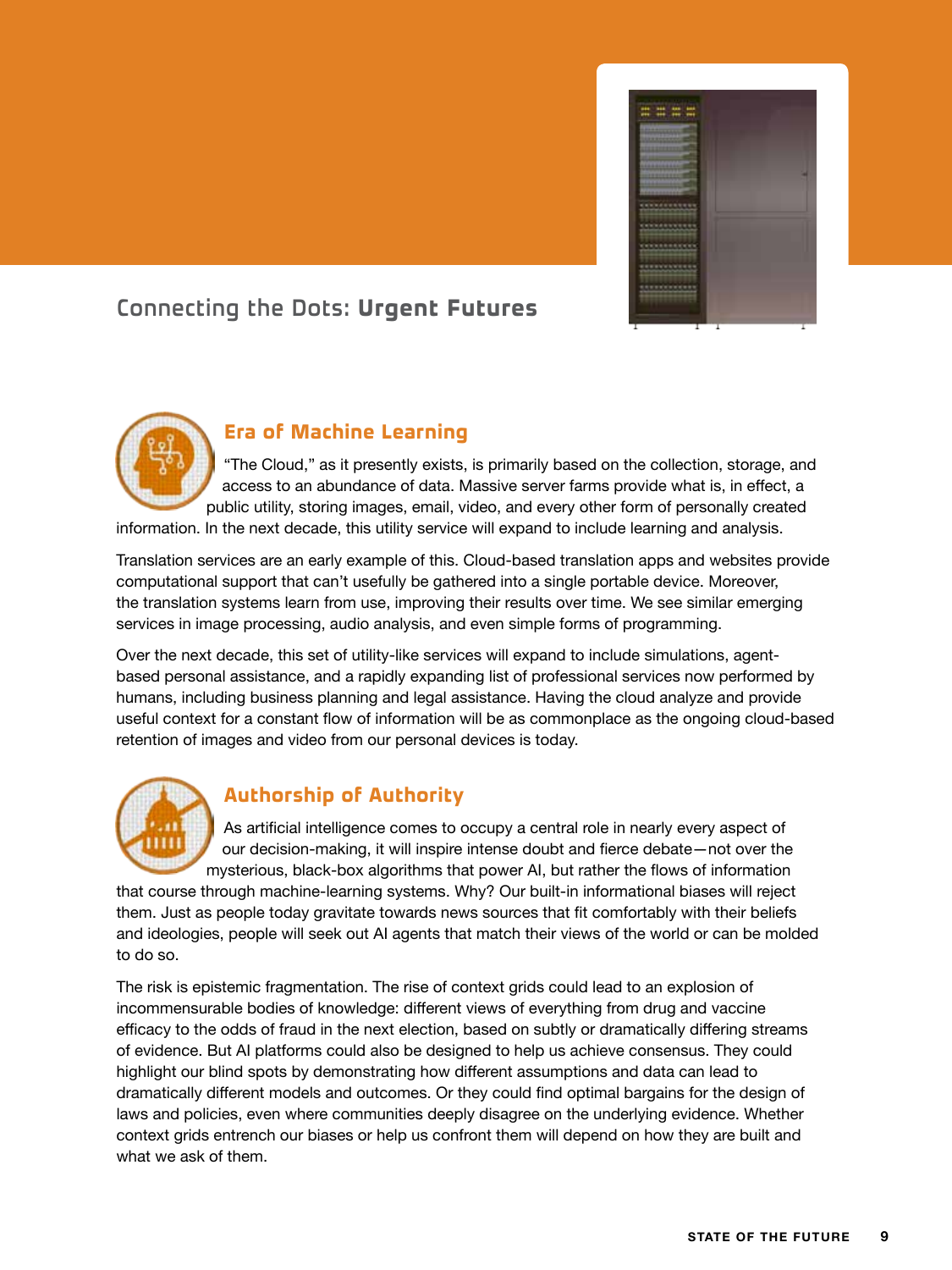# THE UNIVERSITY OF THINGS

As the physical and digital worlds continue to converge, they will spawn new capabilities for workers of the future to attain the retraining and continuous learning they will require. Powered by mixed reality technologies and the Internet of Things, the world around us will begin to reveal new interfaces for learning, upskilling, and assessment.

## **Changing Fictions**

Traditional educational institutions are already starting to lose their footing. High costs, large bureaucracies, and a growing gap between what students learn and what they need to be successful in the world have put them on edge. Add in the disconnects between any given person's degrees and their practical capabilities, and it's not hard to see the nascent revolution under way.

Enter the Internet of Things. From the ambient tracking of skills to just-in-time personalized coaching, the tide of connected smart objects presents a new frontier for teaching, learning, and certifying skills. Over the next decade, our hyper-connected environments promise to capture and synthesize a more robust picture of the individual learner than any existing test score, degree, or resume.

# **Changing Systems**

Learning that happens outside the classroom isn't anything new, but a new generation of smart objects and sensors are amplifying and tracking these informal learning moments seamlessly and invisibly in the background. Take Carv: designed with both beginners and professionals in mind, this bootmounted wearable uses both pressure and motion sensors to provide users with personalized ski instruction and real-time analytics. It can coach and correct users as they ski, pinpointing ways to improve, both in the moment and over time.

Worker capacities will also be measured by subtle shifts in the way they interact with the digitally connected physical world. Keymochi, a project by students at Cornell University, is working to use smartphone keyboard analysis to discern a user's mood based on their typing speed, use of punctuation, and other captured metrics. The National Science Foundation recently funded a study employing wearables to gauge students' psychophysiological response when engaging with DIY maker spaces.

The data collected by these objects contains an unprecedented volume of deeply personal information—habits, preferences, daily routines, location, personality, and more. In the right hands, such data holds the potential to supercharge learning and capture deep insights into a worker's competencies and work styles. But in the wrong hands …

#### BY 2027

From performance evaluations and report cards to classroom management and personal growth tracking, smart objects will proliferate over the next decade, redefining when, where, and how we learn.

Leading-edge users will find themselves gravitating towards object-centered learning programs, attracted to the evidence-based feedback cycles that they provide. Parents will use embedded sensors to follow and advance their child's development, eager to give them a leg up while simultaneously tracking their own transferable parenting skills. Schools will lace together a smart object ecosystem of their preferred devices and trusted providers, and leverage the accumulated data to customize lesson plans and tutoring. Employers will discover many new pathways for tracking productivity, assessing skill levels, evaluating job candidates, and measuring customer satisfaction. Instead of a single final exam or tests along the way, learners will be evaluated based on their performance moment-by-moment as they solve problems within the digital-physical ecosystem of their daily lives.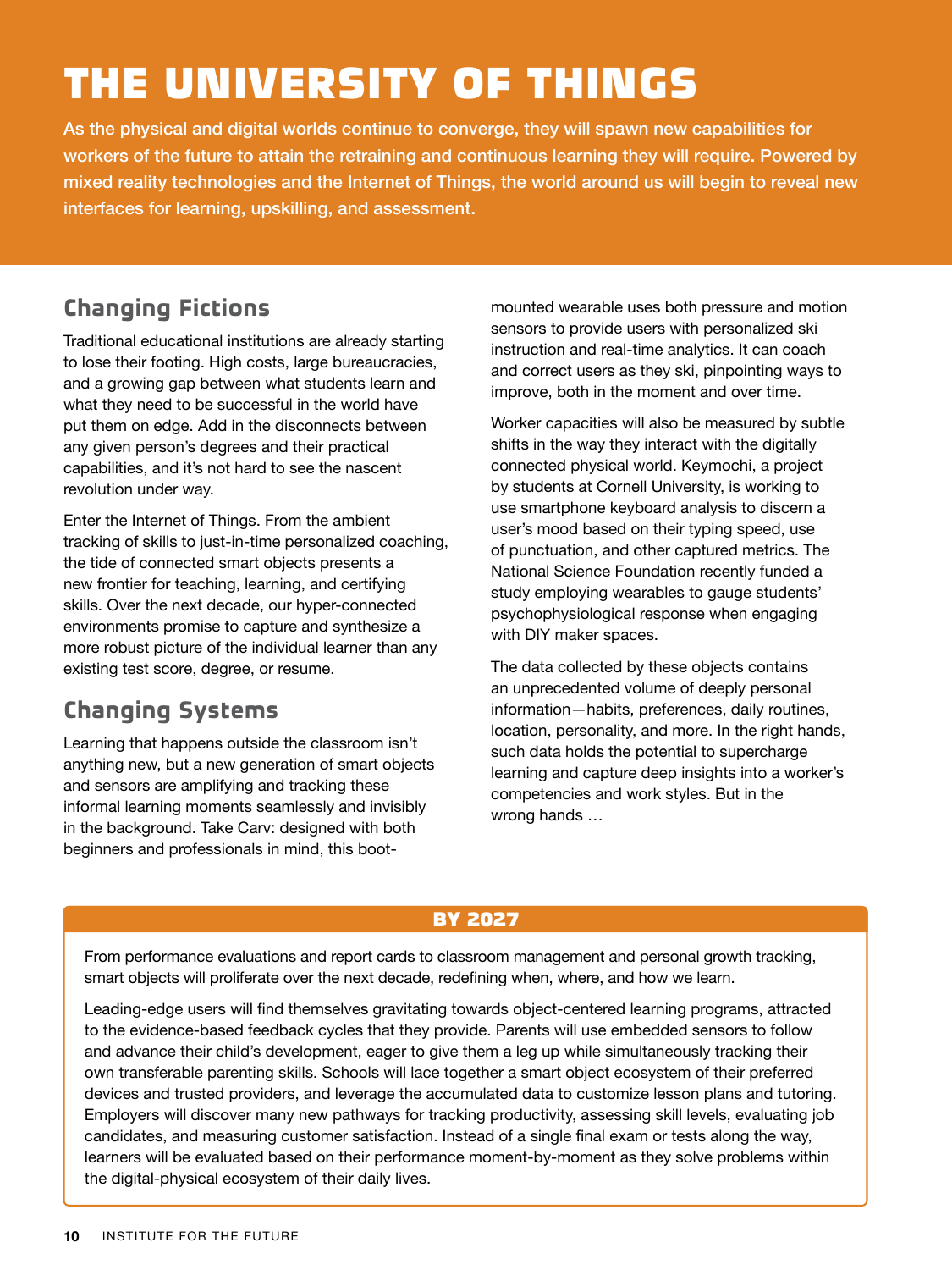



#### **Working the System**

The evolution of connected learning objects and environments will likely accelerate the blurring of working and learning tasks. It's not hard to imagine that on-the-job training will be baked into occupational hardware and work environments: payment

terminals that teach new cashiers how to use them, excavation equipment that assesses the skill of its operators, factory floors that track the activity of each worker and provide real-time guidance.

As the gig economy continues to grow, smart learning objects may also help maintain integrity for work processes performed by a revolving team of on-demand providers. These objects could provide immediate feedback to task-routing platforms, and affirm workers' skills as they're performed. Such devices will require digital-first certification systems, perhaps built on the blockchain, to provide seamless value to workers, learners, and organizations.



#### **Designing for Impermanence**

All too often, when someone emigrates, they face the stark reality that all their years of formal education, work experience, and personal and professional reputation aren't seen as valid in their new context. The digital trails provided by smart objects have the

potential to serve as truly cross-border "proof of work"—an objective record of your experience as you switch contexts and cultures. Even if the measures for evaluation differ, the raw data has the potential to be reinterpreted through local standards.

Smart objects will also find their place in the realm of cultural adjustment as they silently guide their users through the process of learning how to use them. Sparrow Mobile, a U.S. cellular company, offers refugees free smartphones preloaded with the apps they will need in order to adjust to their new life. In the world of the University of Things, migrants might well find themselves surrounded by new object ecosystems upon arrival—perhaps provided through their Universal Basic Subscription Service?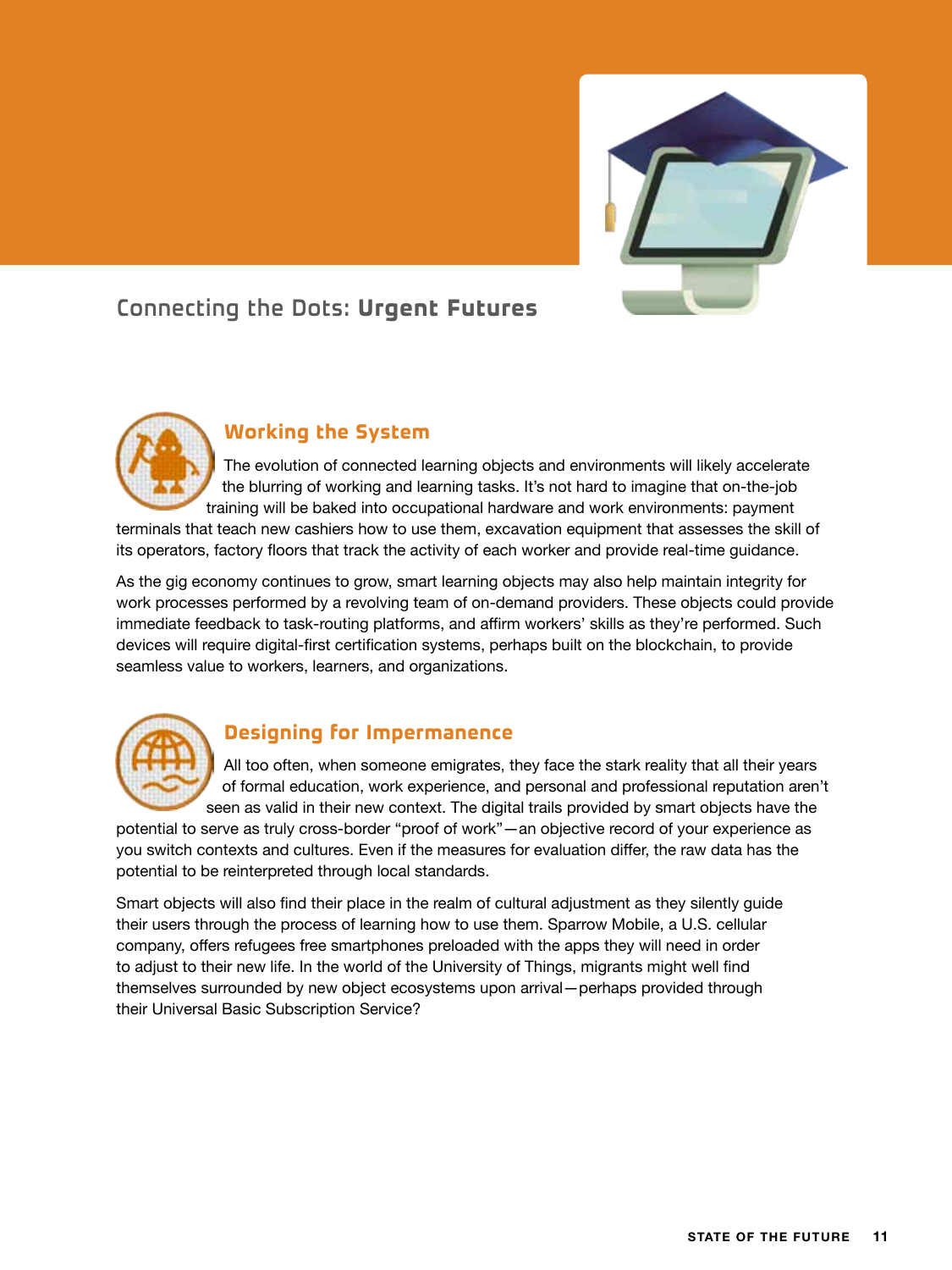# THE INTERNET OF CITIES

As global trade, work, and culture continue to transcend the traditional boundaries of the nation state, cities will find themselves with new levers for creating and managing on-demand services and infrastructure in the coming decade.

# **Changing Fictions**

In the age of networked globalization, it has become commonplace to scope our strategies and plans at the extreme ends of the scale—assessing how any given issue impacts individuals and local communities, and how it fits into the overall global picture of market dynamics and carbon footprints. Positioned awkwardly between the local and the global, nation states find themselves with few levers at either end for satisfying the needs of their hyperconnected citizens and companies.

While national divides are complex, the easiest predictor of whether somebody voted Democrat or Republican in the 2016 U.S. election wasn't whether they were white or educated, but whether they lived in a city or a rural area. In the Brexit vote, 75% of Londoners voted to stay in the EU against the will of a thin majority elsewhere in the country. Notably, as trust in national governments has collapsed, trust in city-based institutions remains comparatively high in most regions.

# **Changing Systems**

Cities, of course, have always played the role of cultural catalyst during times of historic transition. Democracy was birthed through the powerful city states of ancient Greece. Today, individual cities like São Paulo and London provide the economic engines to power entire countries. In the knowledgebased economies of the 21st century, cities represent natural hubs for catalyzing innovation, particularly as political strife exacerbates the cultural divides between urban and rural areas.

Over the next decade, it should not be surprising to see cities take on a more focused role in determining the policies that will guide their future. The recent rise of distributed platforms plays a major role in this story, as they provide both global coherence and individual personalization for a quickly growing battery of services: media, communication, transportation, accommodations, and even work. These platform-based approaches share the significant characteristic of being defined entirely by software, meaning anyone with an existing user base can feasibly create their own.

#### BY 2027

While imagining a future in which some level of national governance has devolved back to local regions, picture this: take a white-label version of your favorite platform and restructure it as a city service or as a private/public partnership. The contracts and negotiations for gig workers now become subject to the regulations of the city and its residents. The platform's profit becomes a form of direct revenue for public goods. Now incorporate the full suite of publicly-owned matching services relevant to the domain of the city: transportation, accommodations, up-skilling, task-routing, delivery, community health … perhaps even governance itself.

As a platform of platforms, such initiatives may empower cities to share data, best practices, and case studies in a tangible format that can be implemented and deployed more easily than any current policy device. They may give policy makers and social entrepreneurs a set of tools and clear levers for designing pilots, while offering businesses more opportunities for infrastructural partnerships based on local and regional buy-in.

The cases for the Internet of Things and Smart Cities have both been made. Mayors and innovators may find themselves soon pursuing a productive and economically necessary hybrid of the two: the Internet of Cities.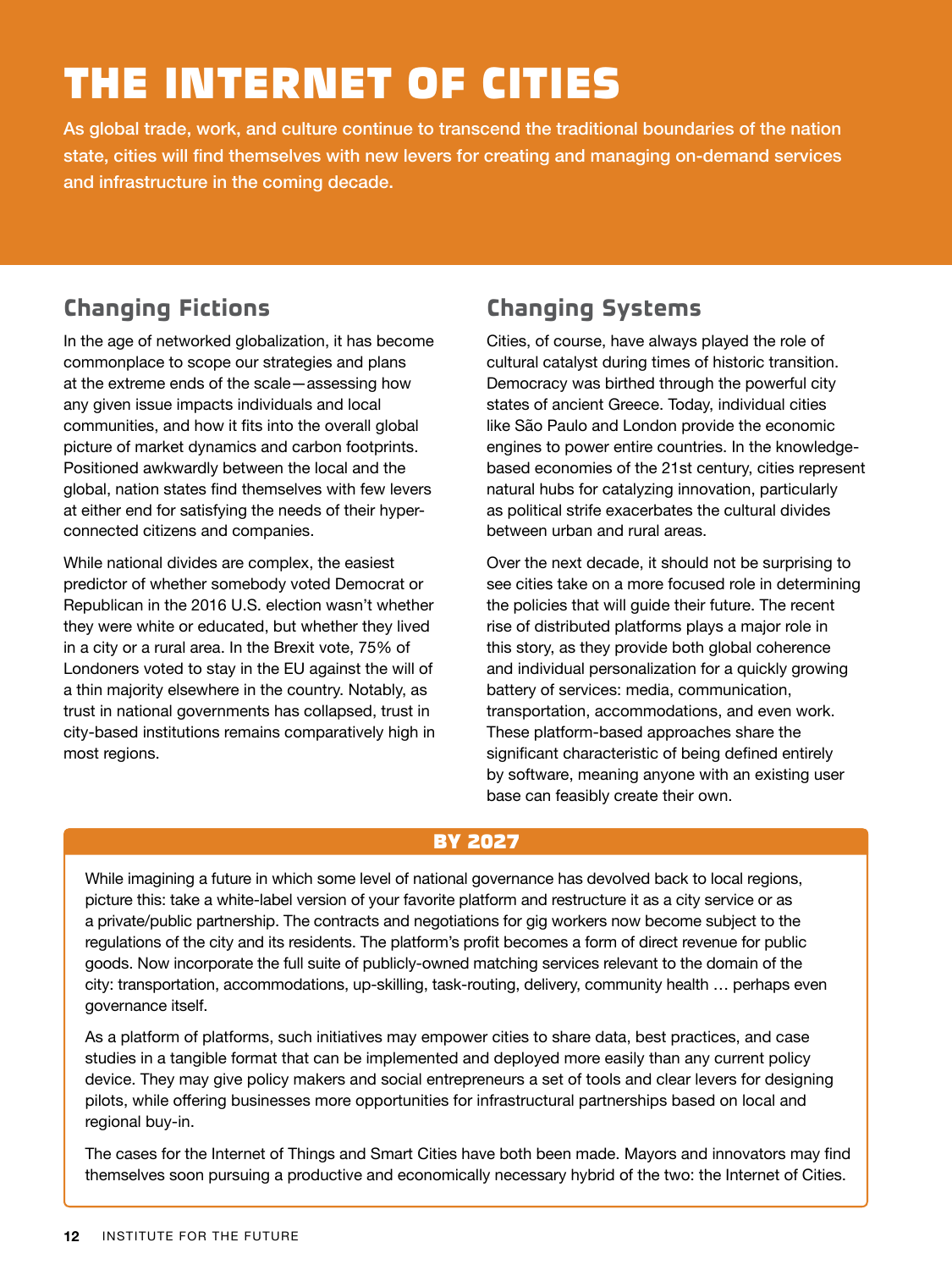



#### **High-delta Markets**

One of the benefits of high-delta market strategies is the resilience they demonstrate in volatile environments. When production is distributed among many parties, innovation emerges quickly and prolifically, allowing many new offerings to find their

niche and many more to fail along the way.

As governments navigate an unprecedented number of quickly moving forces—automation, climate change, demographic shifts—this kind of fail-fast-and-often approach is more necessary than ever, but remains stymied by centuries-old institutions. By devolving power and policy-making back to the cities, the Internet of Cities could create the conditions for a vast network of policy laboratories, prototyping and testing new ideas on a regional basis, while adopting winning policies from other cities. Regardless of how this shift happens, we are likely to see such distributed policy networks emerge as existing national frameworks confront the daunting and overlapping global challenges of the coming decade.



#### **Authorship of Authority**

Urban centers will become vital nodes of governance as national governments increasingly buckle under the strain of political polarization, gridlock, and distrust. And just as governments once used flagship social programs to advertise their national

ideals, cities will increasingly turn to platforms as a way to define and declare their own distinctive civic identity. Rather than rely on regulation to define how tomorrow's car-sharing or microwork platforms will compensate workers and provide benefits, cities will launch their own platforms, built to the tolerances of local norms and politics.

The upside? Cities will have new economies and platforms that truly reflect their citizens and their civic priorities. But, of course, there's a downside. Like any experiment conducted at scale, many of these platforms will fail, or require iteration before converging on models that work. Unlike corporations, cities don't go out of business. And while some will succeed, others will accumulate financial and trust deficits, potentially reproducing the failure of national institutions at a decentralized and localized scale.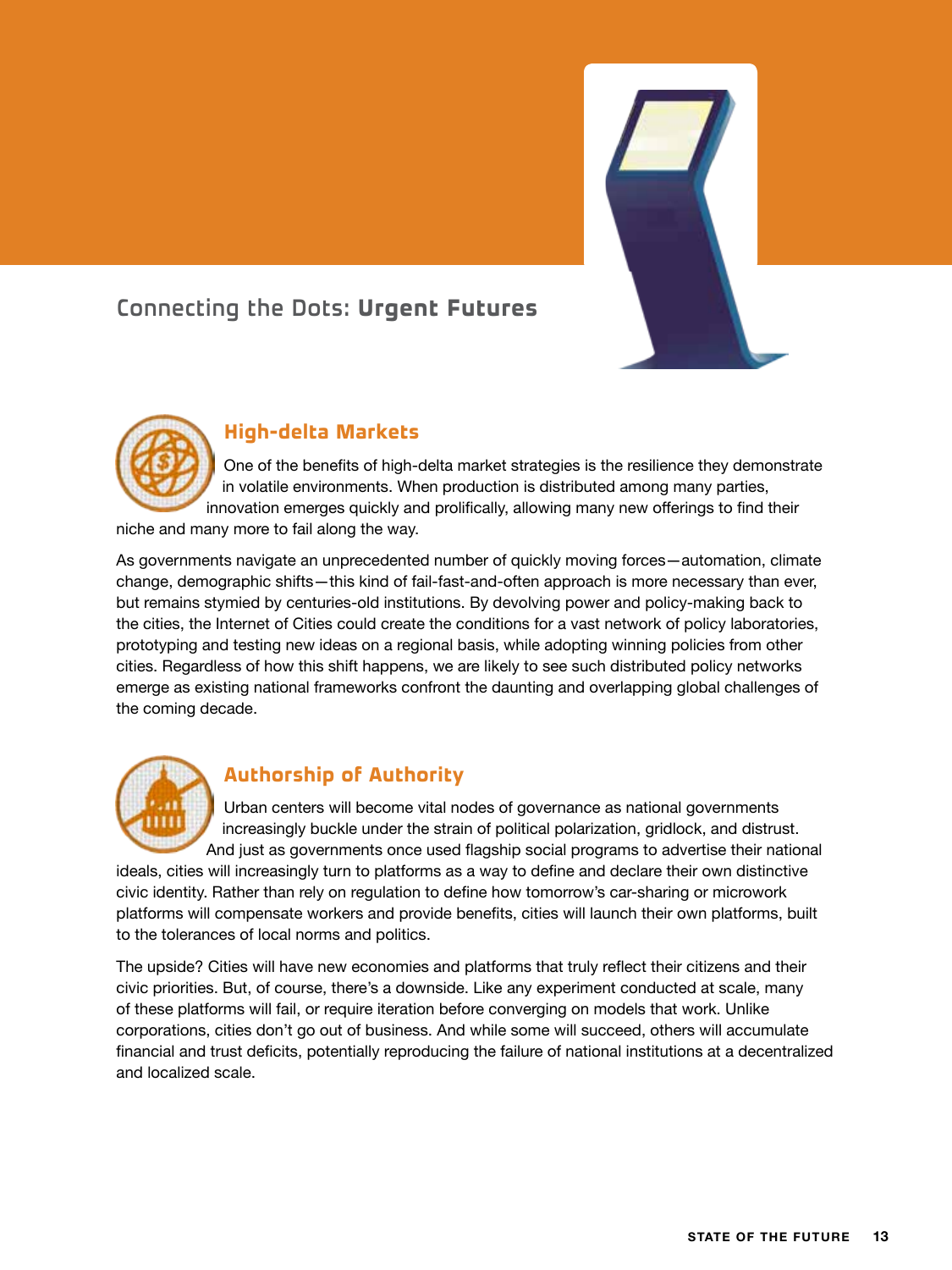# SMART CURRENCIES FOR PROGRAMMABLE ECONOMIES

As digitally intermediated payments go mainstream, they promise to render financial transactions frictionless and invisible. At the same time, a new breed of payment platforms may enable new pathways for software-based currencies and powerful new algorithmic economies.

## **Changing Fictions**

Across the world's emerging markets, digital payments have already gained significant traction as alternatives to a deficient banking infrastructure. Mobile payment companies like MFS Africa and MPesa claim nearly 100 million users across the African continent, a coveted market that spent over \$10 billion in mobile transactions in 2015. Projections for this market vary, but they all point to increased adoption as low-cost phones continue to proliferate in every corner of the world.

While adoption of mobile payments has been slower in the West, nearly a quarter of American millennials used phone-based payment systems in 2015. As these payment platforms gain users, they provide a more solid foundation for software-based currencies like Bitcoin, which offers no physical coins but can otherwise be transacted like any other form of money.

# **Changing Systems**

As digital payments achieve mainstream status, Amazon Go represents an effort to reduce the moment of transaction to the minimum possible experience. Within Amazon's pilot store, users can simply pick up their items and walk out, while their phone quietly coordinates with the register from their pocket. China's Alibaba has launched a payment system for virtual reality-based commerce in which customers can initiate transactions simply by nodding their head. As the details of daily transactions move into the background, future generations may not be aware of how they are paying for their goods at all, or what currency they're using for any given purchase.

Over the next decade, software-mediated payments will evolve and mature to offer a trove of opportunities for creating bespoke currencies aimed at accomplishing specific economic goals. Bitcoinlike currencies can be programmed to automatically adjust pricing or spending rules based on context: subsidizing local goods over imports, automatically applying tax incentives, or incorporating carbon footprint costs, for example.

#### BY 2027

In a future world where digital payments are effectively ubiquitous, customers will be able to exchange "smart currencies" seamlessly, leveraging third-parties to determine exchange rates in real-time. Payment platforms will act like app stores, navigating complex expense accounting and budgetary logic at the moment of transaction. New currency creation, like other networked platforms, will require only sufficient network effects to reach critical mass adoption.

As an extension of state infrastructure, smart currencies may recast welfare payments, fines, and incentive programs as monetary software, furnishing adequate funds for desired purchases and restricting undesired ones. These capabilities will provide financial institutions and governments with new levers for economic influence, while peer-to-peer currencies continue to flesh out gray-area markets in the shadows of formal regulations. Financial institutions will face increasing pressure to reduce or eliminate the per-transaction fees that currently drive many business models, allowing micropayments and machine-to-machine transactions to proliferate. In the coming decade, we will likely discover that money is, ultimately, just another shared fiction, poised to be rewritten for the emerging needs of our hyper-connected global society.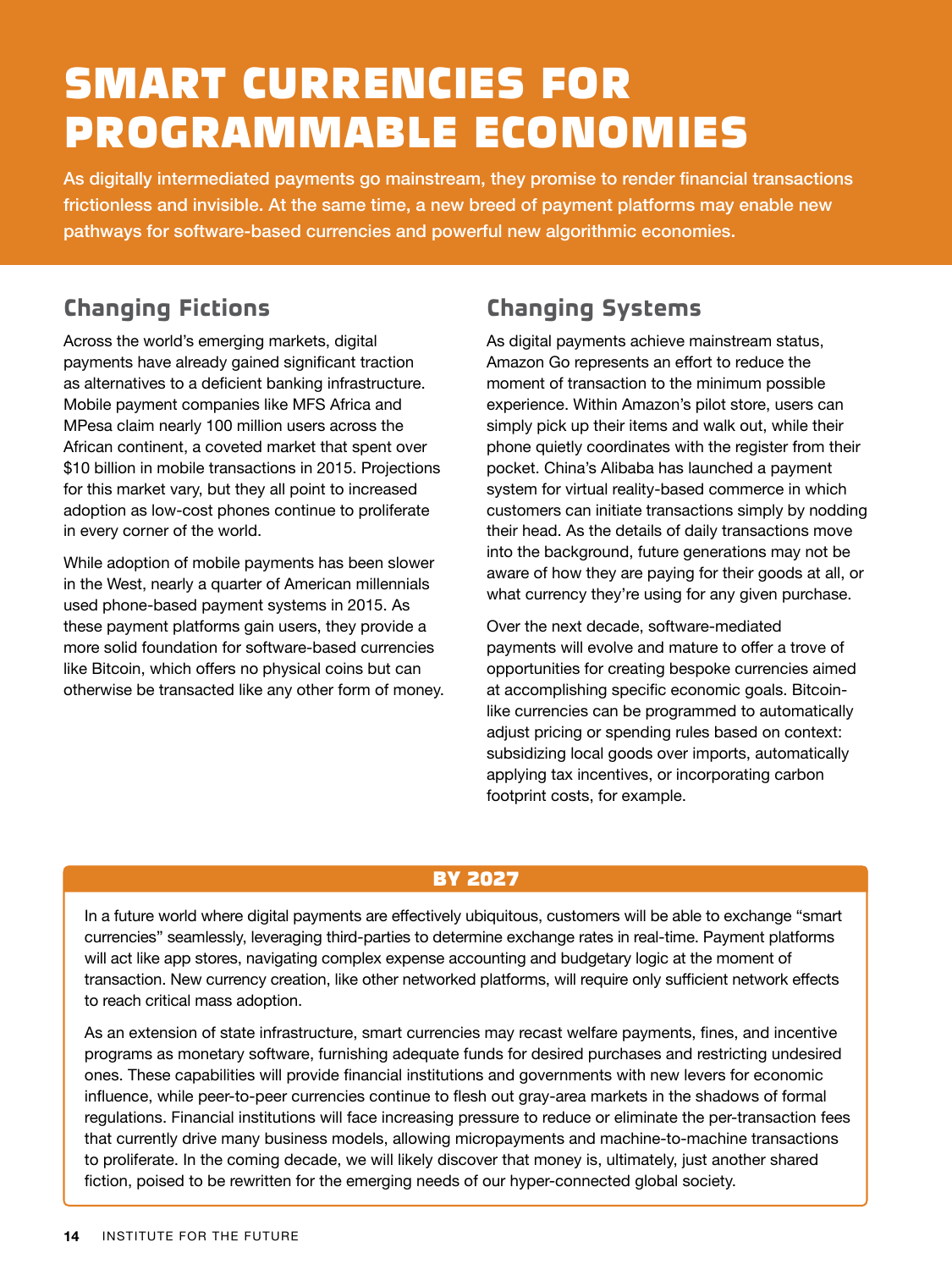



#### **Working the System**

As the automation of many work tasks prompts public cries for alternative economic models, the inherent value of programmable currencies may begin to reveal itself. While Universal Basic Income aspires to provide all citizens with enough common

currency to meet their survival needs, the much-hyped policy will likely encounter the same hurdles encountered by minimum wages and welfare stipends: across different regions and environments, the cost of basic needs differs significantly, and policy-based interventions often create unforeseen and sometimes perverse incentives.

Regional implementations of programmable currencies could offer an alternative with more focused targets, algorithmically incentivizing the local production of basic goods and services and subsidizing their cost to customers, while self-correcting for flaws and loopholes that are discovered along the way. These software-mediated economies would offer much more granular levers for achieving specific economic goals, but will also require high trust in the institutions and platforms that launch and maintain them.



#### **Beyond Blockchain**

As the payment ecosystem around them continues to develop, more people will employ a wide variety of digital currencies to convey the true composite value of their goods and services. The volatility of global economics is likely to buoy these efforts, as

people look for currencies that will benefit their specific situation and insulate them from risk.

From a technology standpoint, digital currencies will be divided into miniscule denominations, then transferred as near-continuous micropayments to compensate service providers. AI bots will broker financial agreements on investors' behalf without human intervention, making the payment process seamless, if not somewhat unpredictable.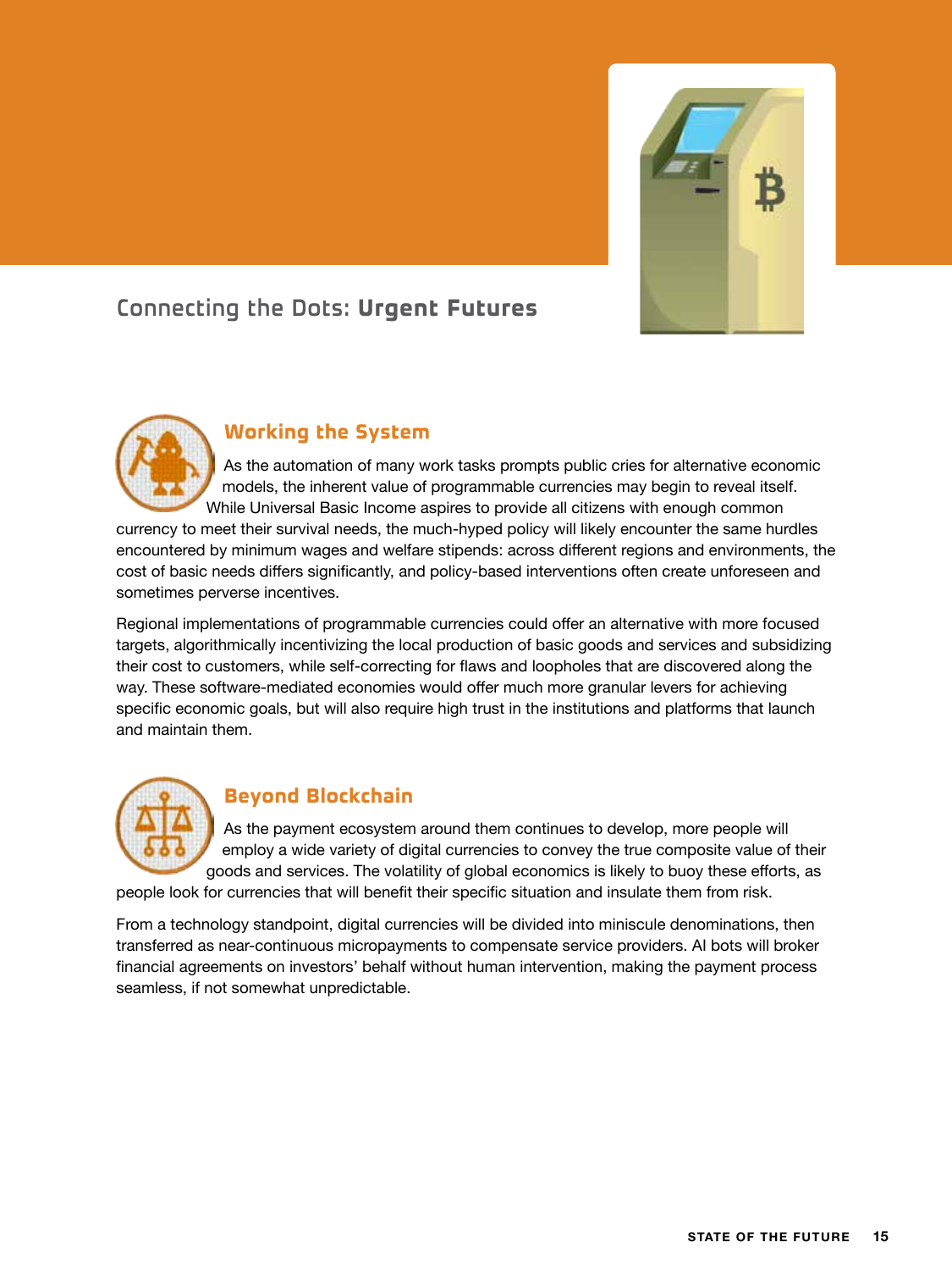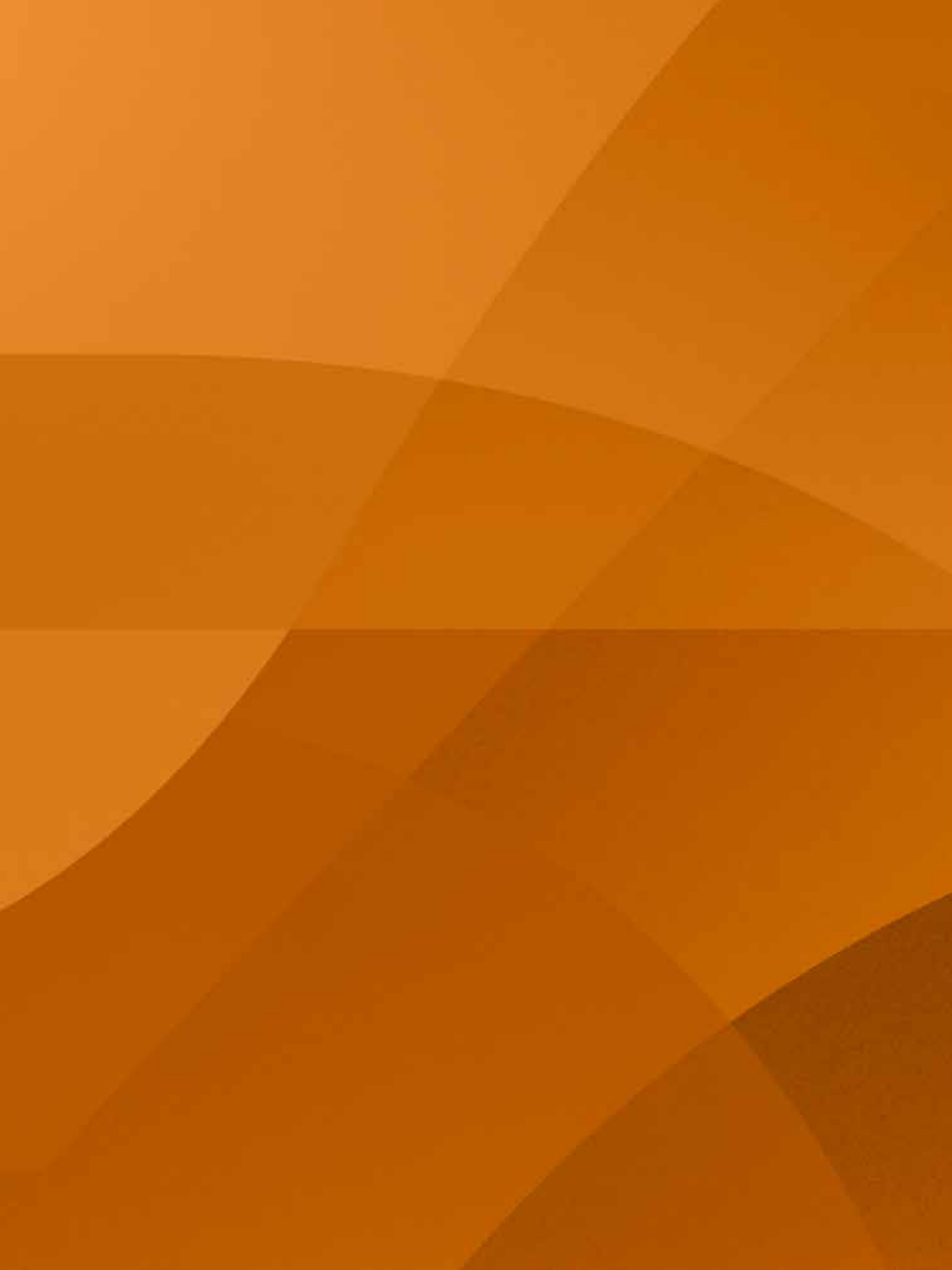# **scenarios**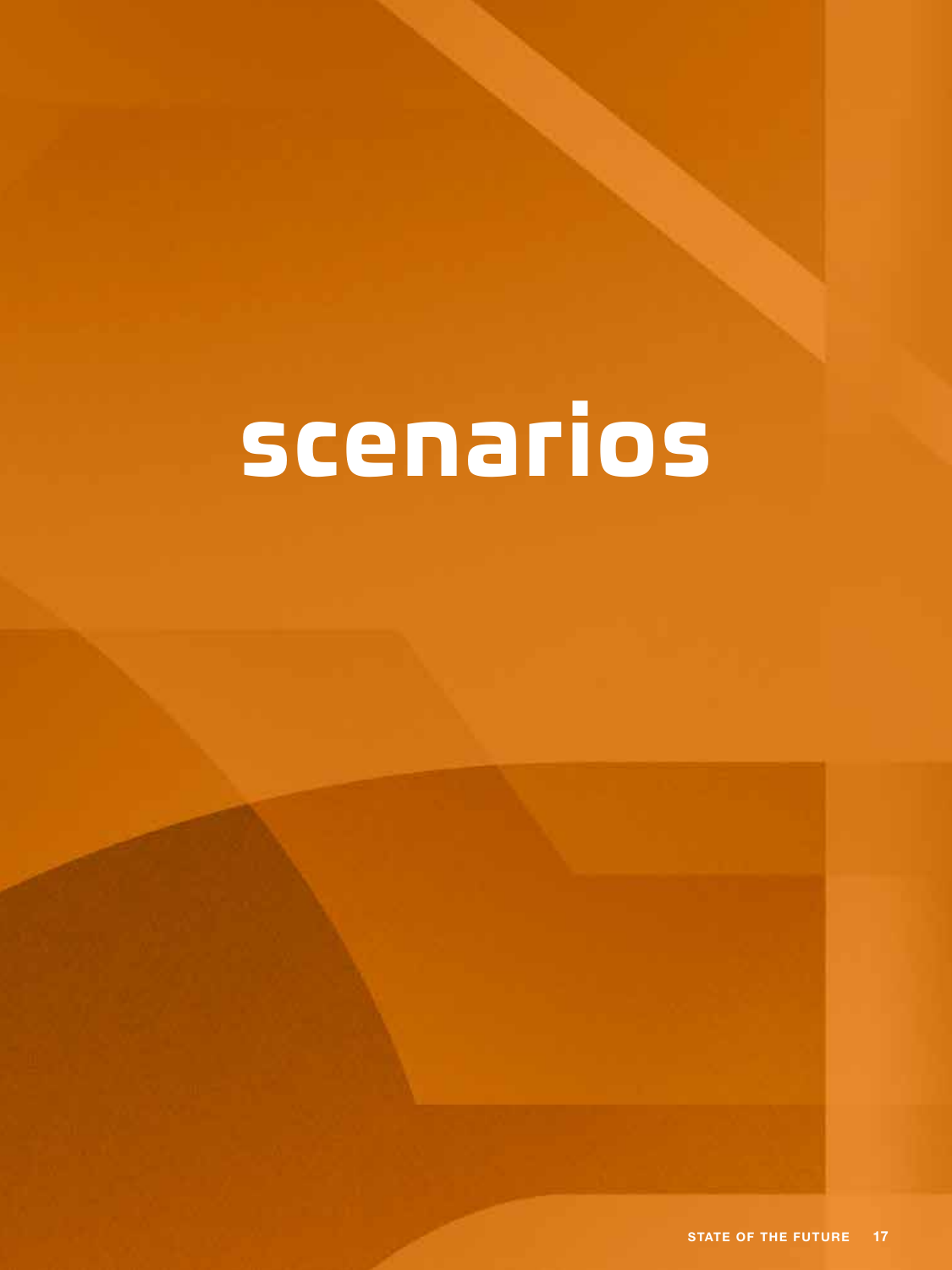# **CITIZENSHIP** mandatory visibility

As border patrols crack down on social media identities, new social networks respond in kind.

As usual, it started small. In late 2016, the U.S. government announced that it would request voluntary links to the social media accounts of foreign visitors. Not passwords, just account names, so that the TSA could check to make sure visitors didn't have any unsavory connections. Within a couple of years, this disclosure became mandatory, and a rapidly growing number of other countries began to implement the same requirement. As the 2020s hit, many companies started implementing a similar demand as part of the hiring process.

It became a familiar requirement: Name, Date of Birth, Passport Number, Twitter Handle.

The lack of social media visibility became *ipso facto* evidence of untrustworthiness, and by the mid-2020s customs officials in quite a few countries began to see the absence of an active social media account as sufficient reason to deny entry. Meanwhile, learning algorithmic systems could do enough deep data mining and crosscorrelation to be able to sketch plausibly accurate psychological profiles based solely on social media presence. Citizens around the world had to balance any desire for personal privacy with the need to maintain sufficient visibility to be seen as reliable.



All too soon, the need for visibility to cross borders evolved into a need for visibility to prove identity. For users who already saw themselves as defined by their social networks and image stream, this seemed quite reasonable. A handful of social media companies pushed back against the use of their platforms as de facto citizenship tests, leading inevitably to those companies being labeled as subversive. Some activists claimed that the use of privacy-friendly networks increased the likelihood of being stopped and checked by police.

Few were surprised when a thriving black market in fabricated social-network identities emerged. These weren't just faked identification cards these identities had linked social media accounts with years of history, whether stolen from a real person, purchased from an individual willing to sell their accounts, or even grown by "tribe farmers" who cultivated hundreds or thousands of real-appearing fake accounts. Popular among undocumented immigrants, criminals, and privacy advocates, false social network identities quickly became the target of a global legal crackdown. By 2027, most states had passed laws banning multiple accounts on the same network, and a growing number sought to restrict the use of privacy filters and pseudonyms online as well.

Ghosting—intentionally removing oneself from online social networks—remained grudgingly legal (and heavily discouraged) in most Western countries. Unfortunately for lawmakers, this gave people who "ghosted" a kind of outlaw allure. By the end of the 2020s, "going Casper" had become a standard component of action movie tropes.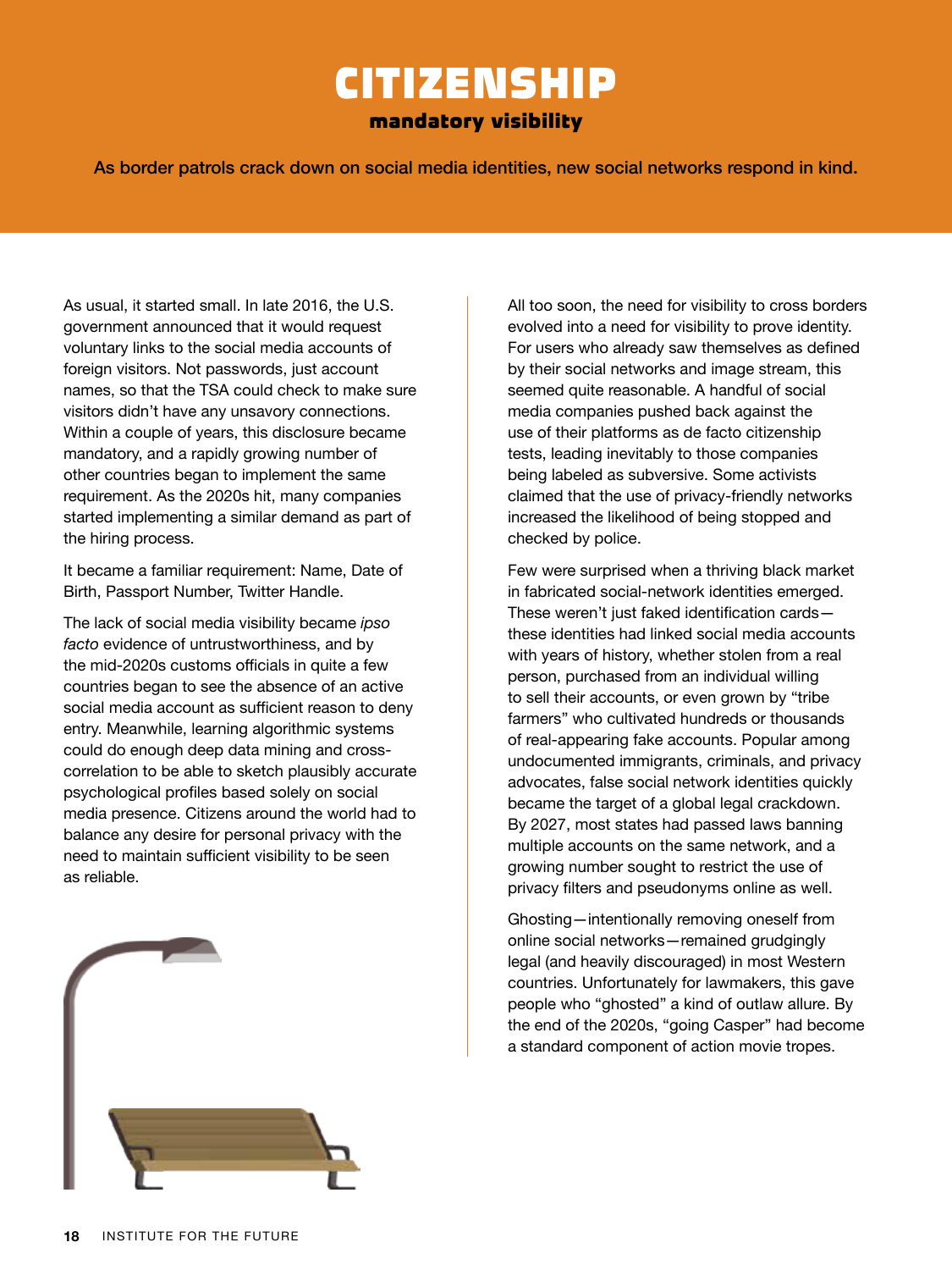# POWER

#### according to my washing machine, my toaster is a spy

The Internet of Things ushers in the age of "dansveillance"—observation from within.

It remains unclear just who decided to give the different types of worm-infected appliances their unique personalities. Toasters liked to surprise people. Washing machines were snitches (since they saw all of the "dirty laundry"). Refrigerators seemed to enjoy making people feel guilty. Home control systems were bossy and argumentative. Robotic vacuum cleaners were obsequious. And so forth.

For several years, the "personality worm" was a piece of malware infecting Internet of Things devices that people actually kind of wanted to get. Becoming infected was a bit of a gamble, however. Destructive viruses would masquerade as the personality worm, even as manufacturers tried to prevent the worm from working in the first place. Much of the propagation of the virus worked the old-fashioned way, spreading via devices connected to an infected network, then connecting to a clean one at home.

Waking up or coming home to find the thermostat in a screaming argument with the electric blanket, or being surprised by the light switch becoming flirtatious, was a cause for celebration in many millions of homes around the world. What made the personality worm even more appealing was that it didn't overstay its welcome. The full range of personalities and behaviors persisted for only a few months; afterwards, the IoT devices would revert to their previous status, with only very occasional observations or comments.

The worm itself was heavily encrypted, and would send out and receive data from constantly changing sites on a regular basis. Security analysts screamed about the obvious risks, but most people assumed that these data flows were

language and personality updates; unfortunately, that was only a small part of the data. In 2027, leaked source code for what was officially called the DANSER virus revealed the awful truth: the malware was actually engaged in constant monitoring of residents and their conversations. Usage patterns, guests on the home network, unencrypted data of all kinds streaming around the house, all of these were fodder for the DANSER worm.

Eventually, the worm's origins were traced to the Canadian government. The intent was to create a virus that would rely on the increasing ubiquity of Internet of Things devices to form a "dansveillance" web—observation not from above (sur) or below (sous), but from within (dans). The personality aspect was the hook, the reason for people to accept the virus in their systems. The worm was meant to target only IoT devices in Russia and China, but, unsurprisingly, escaped its enclosure.

Governments were outraged, privacy advocates hurled accusations … and after all of this, studies showed that 40% of infected homes chose not to have the personality worm purged.

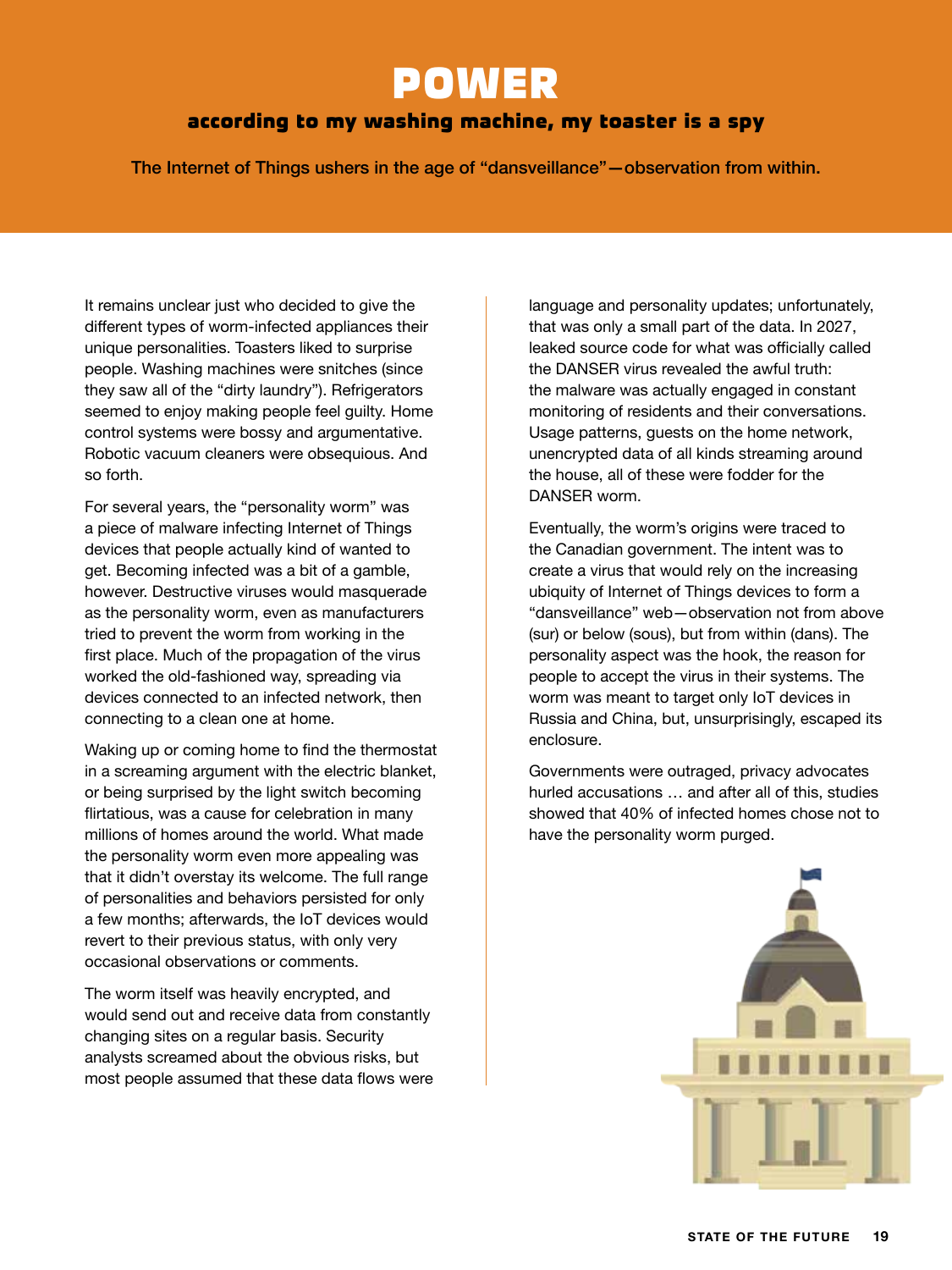

That'll be 44 dollars, 3 RMB, and 8 WoW gold pieces.

The proliferation of virtual currencies, cryptocurrencies, and other non-state-backed (but still trusted) kinds of money could have had two quite divergent outcomes: it might have stabilized global currency markets, providing a clear and secure exchange mechanism; or it might have plunged currency markets into chaos. Unfortunately for most people, and quite fortunately for finance companies, we got the second one.

By being well distributed and highly connected, these digital currencies allowed buyers and sellers around the world to use whichever currency they wanted to at that moment. Exchange rates fluctuated wildly at times, and currencies never stopped re-balancing against each other. While most countries maintained the fiction that there was an official form of money, some locations had more of a Wild West atmosphere. Market stalls in Shenzhen soon held goods with digital price tags, showing the product price in several different popular currencies. Often the prices on display would be shifting second-by-second, and retailer policies varied between those who locked down the price when the product was picked up— "request binding"—or when the product purchase operation was completed—"acquisition binding."



This was, to a significant extent, an unexpected side effect of commerce increasingly mediated by software agents. Digital assistants would assure the user that something was affordable—or warn the user that the price was too high—and the human would let the software bot handle the nittygritty details.

With the actual transaction increasingly taking place as a bits-only conversation between a digital shopper (in one's phone, wearable, or active ink tattoo) and the digital shopkeeper, both customers and retailers grew somewhat blasé about how the actual prices tallied. As mainstream retailers adopted the live price tag model, the more cutting-edge and "high-delta" locations started to use combination-currency prices, with the balance between different monetary standards depending upon second-by-second arbitrage opportunities. By 2027 in gray markets around the world, it became unsurprising (if still a bit uncommon) to see a product listed with a price combining dollars, RMB, bitcoins, and Xbox Live points (along with a price amounting to roughly 50% more if paying in a single currency).

At the customer-facing side, the use of multiple currencies meant a spread of pricing formats. Behind the scenes, however, multiple currencies became a mechanism for multiple exchange steps. A purchase in pounds-sterling in London might get traded for dollars to take advantage of a momentary rate mismatch, then shifted to a lesser-known crypto-currency to avoid regulatory fees for international transfer, then finally deposited in the retailer's bank account in euros. The very next purchase might start and end in the same way, but take an entirely different currency exchange path.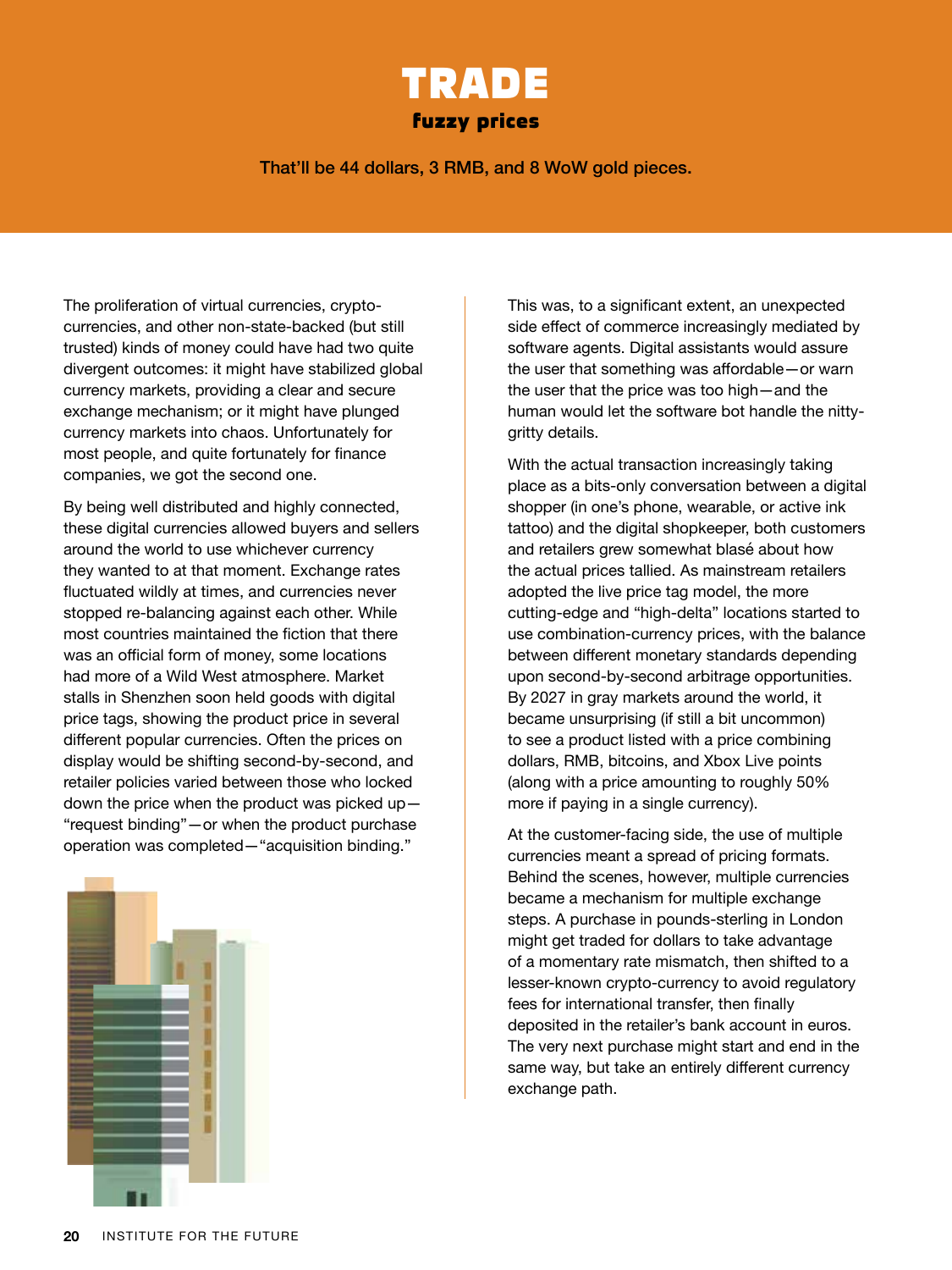# INFRASTRUCTURE

#### face(book) the nation

The attempt to co-opt a social media platform as a tool for government communication is flipped, giving social networks a modicum of state-level control.

Ostensibly, the Brasilia government wanted the kind of connection with its populace that Beijing had through WeChat. As with China and WeChat, the connection between Brazil and the resurrected Orkut was to be unofficial yet intimate, a way of keeping tabs on the pulse of the nation while giving people a platform for a wide array of daily activities. Brazilian leaders smoothed the regulatory pathway to make it easy for Orkut to offer banking and commercial services, health records, and even electronic voting, all alongside the more typical social network features.

By 2025, some 90% of Brazilian adult citizens had Orkut accounts, and the vast majority were active daily. Other countries attempted to emulate the synergy, but none were as successful as Brazil. In the United States, Facebook fatigue had long ago set in, and none of the squabbling array of alternatives had gained sufficient traction. In the European Union, efforts to create a new, EU-only social network stumbled, then fell victim to a change in European Parliamentary leadership. LinkedIn, perennially an also-ran service, found its calling as a rudimentary official network for a variety of states in the Global South.

But it was only in Brazil that the social network/ government connection truly thrived. Even in China, Beijing was unwilling to grant the kind of power to WeChat that Brasilia gave Orkut. That was, perhaps, ultimately the problem: Orkut remained an independent commercial entity, even with increasing access to, and influence over, the levers of democracy.

This came to a head in 2026, when Ronaldo, the former football superstar who had become the visible face of Orkut's leadership, launched a surprise bid for President. He won, handily, and the populace and media (largely as channeled through Orkut) ignored the voices calling out the unquestionable conflict of interest arising from most of the voting happening via the Orkut app.

In 2027 the Brazilian government became increasingly Orkutified as the network added new functions. Legislative meetings started to take place over group videochat and all new bills and proposed regulations had to be available for public vetting via the social network. Orkut pioneered a number of other tools to allow greater public participation in government activity, from priority access to legislators with registered constituents to real-time advisory voting on any bills under legislative discussion.

Jokes about renaming the country aside, it was clear that when the state institutions combined with the digital network, the digital side won. Around the world, leaders of governments and social network companies wondered aloud not whether this would spread, but how and when.